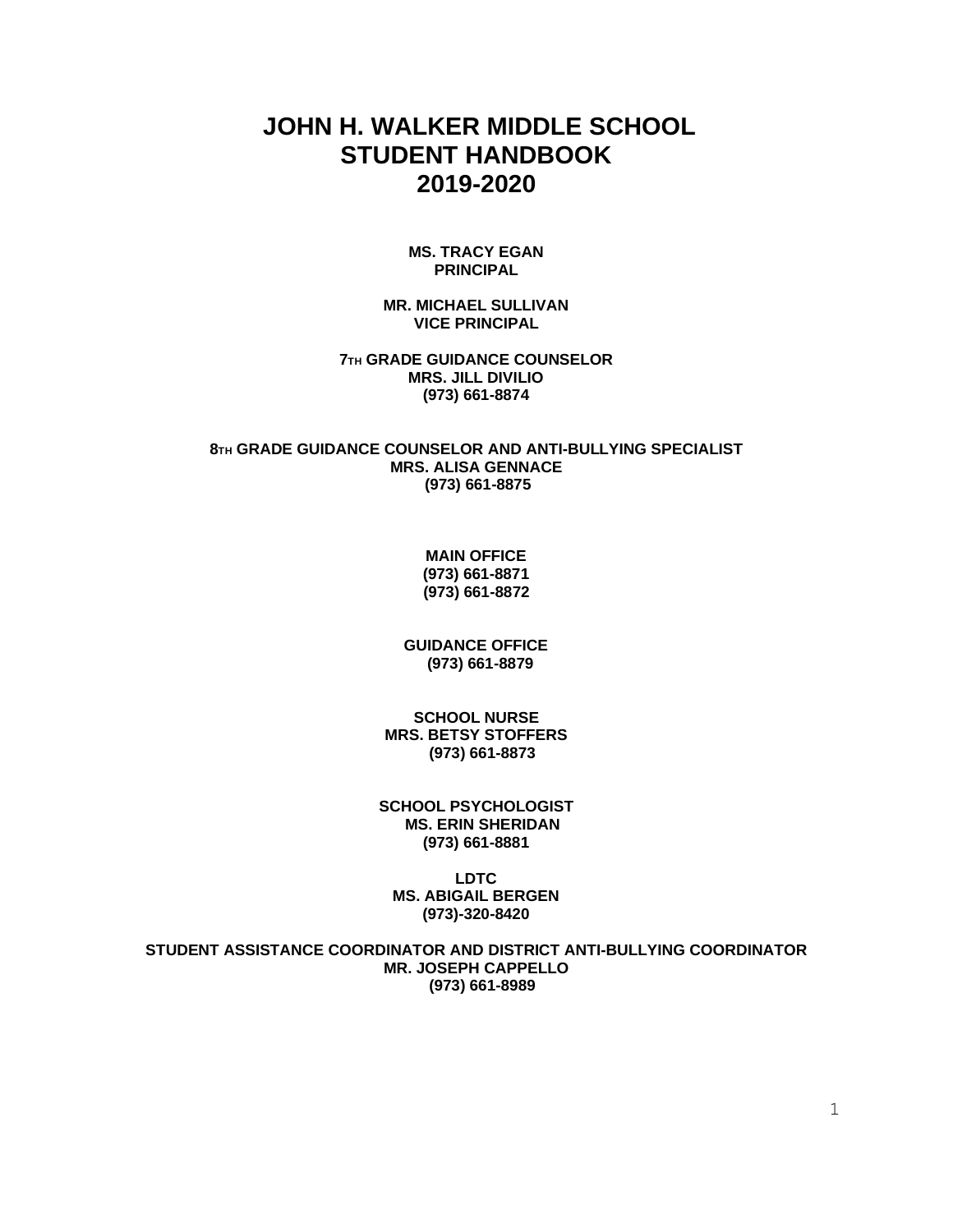**Welcome to John H. Walker Middle School! Here at JHWMS, the faculty and staff are committed to providing a supportive environment in which all students can reach their full potential. Our goal is to promote academic and social growth for all students, while maintaining productive school/home communication. In supporting this goal and helping to ease what is often a difficult transition, the staff at JHWMS work collaboratively in following the middle school model. Middle School is the most critical time in a child's life. Children at this level go through more changes physically, psychologically, and emotionally than at any other point in their education.** 

**Middle school is a time for greater student independence. This is an important period designed to prepare students for the challenges of high school. In support of this, students will be placed in one of three groups per grade level. Within these groups, students will acquire the skills necessary to do their job: learning!**

**Advisory is another component of middle school in which student have the opportunity to learn the skills needed to do their job. Throughout the year, small groups will meet with a staff member for mini-lessons. These lessons will cover a wide variety of topics to assist students in becoming successful young adults.** 

**Our motto for this school year is "All roads lead to success!" Therefore, our groups are named after the various streets in Nutley that lead to Walker Middle School. The group names are listed below.**

| <b>Seventh Grade</b>   | <b>Eighth Grade</b>   |
|------------------------|-----------------------|
| <b>Vreeland Group</b>  | <b>Harrison Group</b> |
| <b>Chestnut Group</b>  | <b>Park Group</b>     |
| <b>Kingsland Group</b> | <b>Centre Group</b>   |

**This handbook has been designed to provide a general overview of the philosophies, policies, and procedures that exist at the John H. Walker Middle School. The information provided will assist students in adjusting to school and will help them understand their responsibilities as good school citizens. Students should refer to this handbook frequently, since they are expected to know and follow these guidelines, which have been established for the welfare of the entire student body.**

**Sincerely,**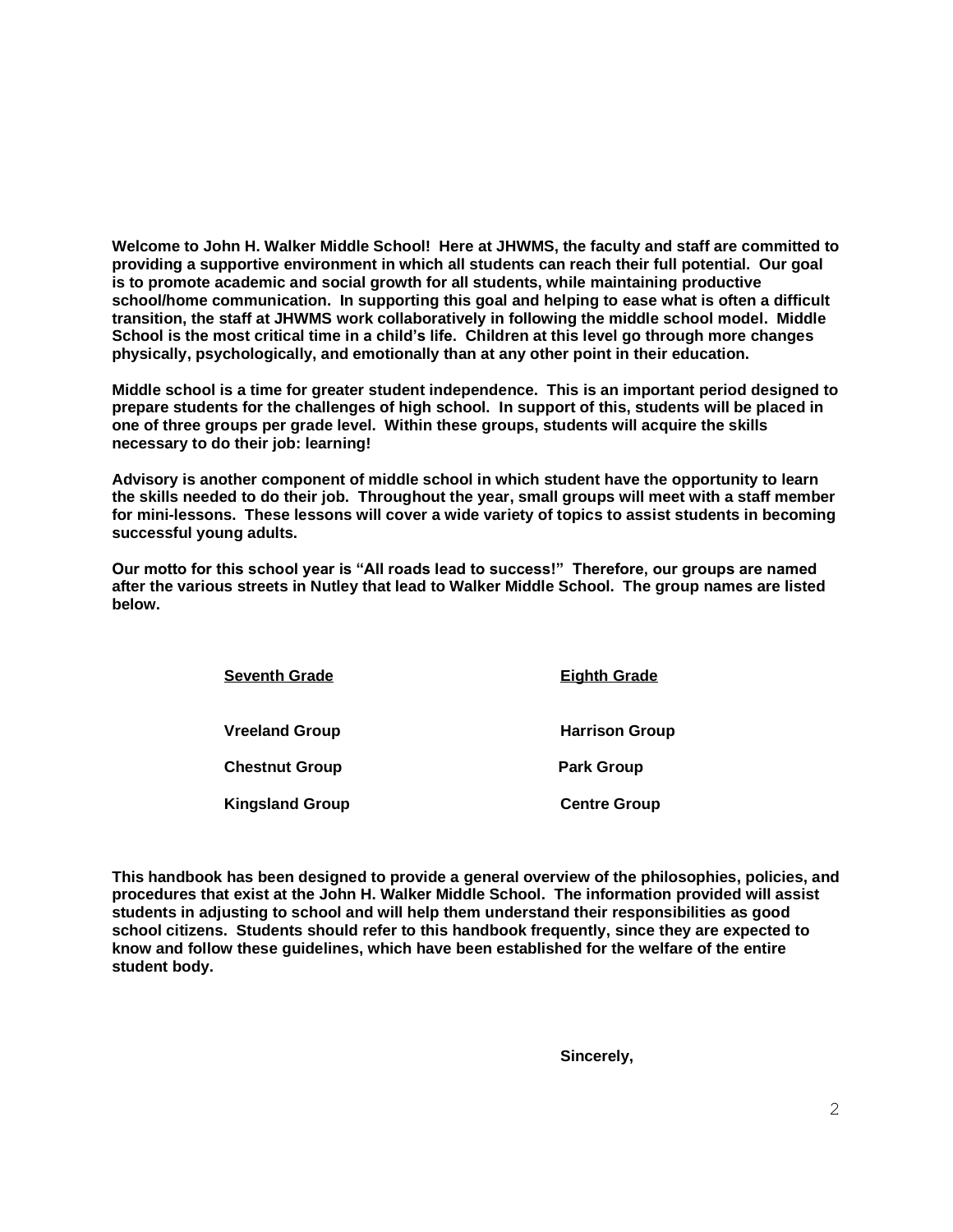#### **Ms. Tracy Egan Principal Principal**

#### **ABOUT THIS HANDBOOK**

Please note that this handbook is a "living document." As the school adopts current best practices and/or responds to new challenges, the handbook will be amended to reflect these changes. Please refer to this document frequently, as it is subject to periodic modifications.

## **SCHEDULES AND CALENDAR**

## **JOHN H. WALKER MIDDLE SCHOOL TIME SCHEDULE**

| <b>ZERO PERIOD</b>                          |                | 7:24  |                | 8:10  |
|---------------------------------------------|----------------|-------|----------------|-------|
| <b>ENTRY BELL</b>                           | $\blacksquare$ | 8:10  |                |       |
| <b>PERIOD1</b>                              | $\blacksquare$ | 8:16  |                | 9:02  |
| <b>PERIOD 2</b>                             | $\blacksquare$ | 9:05  |                | 9:51  |
| <b>PERIOD 3</b>                             | $\blacksquare$ | 9:54  | $\blacksquare$ | 10:40 |
| <b>PERIOD 4</b>                             |                | 10:43 |                | 11:29 |
| <b>PERIOD 5</b>                             | -              | 11:32 | ۰              | 12:18 |
| <b>PERIOD 6</b>                             |                | 12:21 |                | 1:07  |
| <b>PERIOD 7</b>                             |                | 1:10  |                | 1:56  |
| <b>PERIOD 8</b>                             |                | 1:59  |                | 2:45  |
| <b>DISMISSAL</b>                            |                | 2:45  |                |       |
| <b>VICE-PRINCIPAL'S</b><br><b>DETENTION</b> |                | 2:50  |                | 3:10  |
| <b>CENTRAL DETENTION</b>                    |                | 2:50  |                | 3:40  |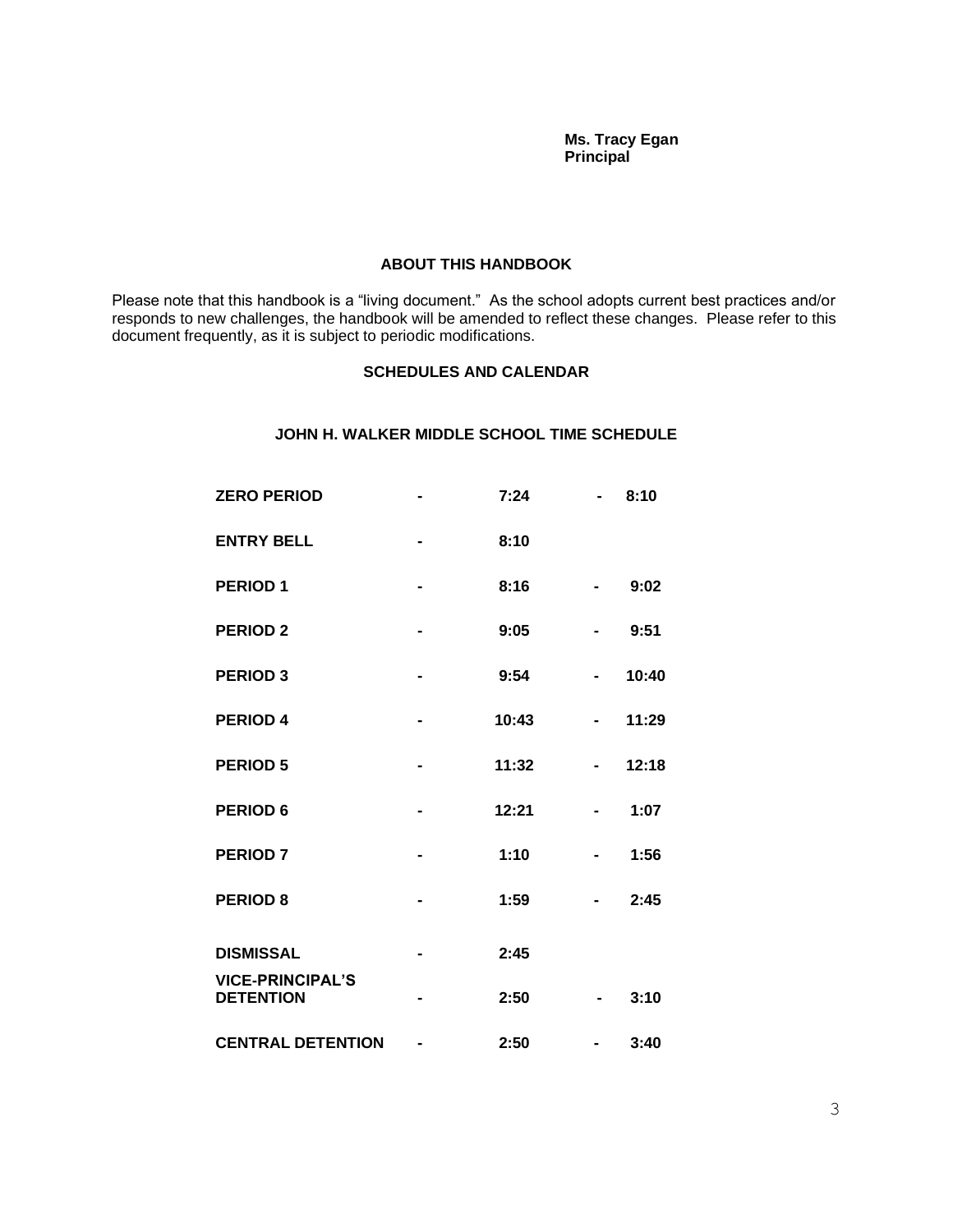## **DELAYED OPENING BELL SCHEDULE**

## **STUDENTS ENTER AT 9:40 NO ZERO PERIOD**

| <b>PERIOD1</b>  | 9:50  | 10:22 |
|-----------------|-------|-------|
| <b>PERIOD 2</b> | 10:25 | 10:57 |
| <b>PERIOD 3</b> | 11:00 | 11:32 |
| <b>PERIOD 4</b> | 11:36 | 12:13 |
| <b>PERIOD 5</b> | 12:17 | 12:54 |
| <b>PERIOD 6</b> | 12:58 | 1:35  |
| <b>PERIOD 7</b> | 1:38  | 2:10  |
| <b>PERIOD 8</b> | 2:13  | 2:45  |
|                 |       |       |

## **SINGLE SESSION DAY BELL SCHEDULE**

## **ENTRANCE BELL- 8:10**

| <b>ZERO PERIOD</b> | 7:24  | 8:10  |
|--------------------|-------|-------|
| <b>PERIOD1</b>     | 8:16  | 8:46  |
| <b>PERIOD 2</b>    | 8:49  | 9:19  |
| <b>PERIOD 3</b>    | 9:22  | 9:52  |
| <b>PERIOD 4</b>    | 9:55  | 10:25 |
| <b>PERIOD 5</b>    | 10:27 | 10:57 |
| <b>PERIOD 6</b>    | 10:59 | 11:29 |
| <b>PERIOD 7</b>    | 11:32 | 12:02 |
| <b>PERIOD 8</b>    | 12:05 | 12:35 |
|                    |       |       |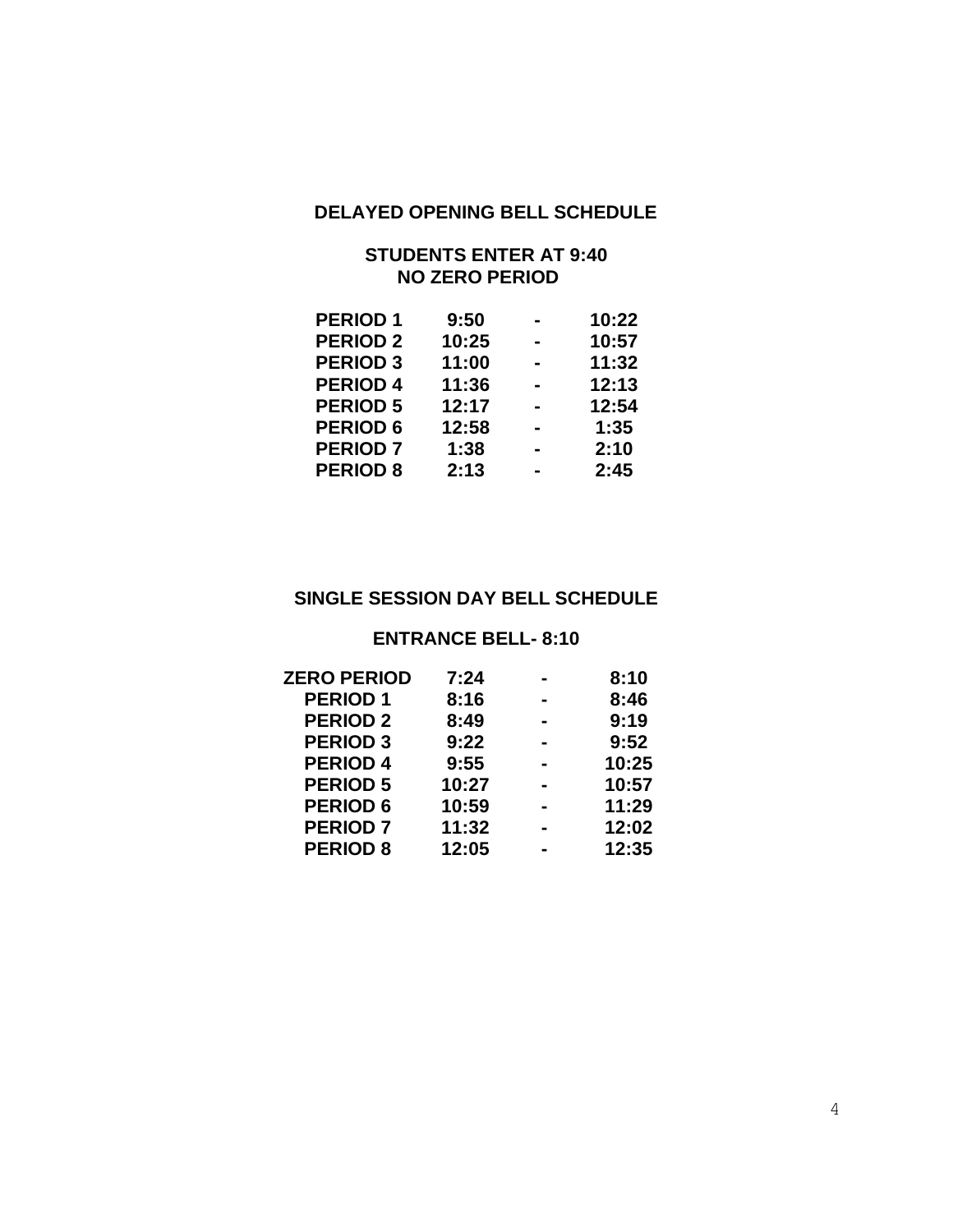## **DATES SCHOOL WILL NOT BE IN SESSION/SINGLE SESSION 2019-2020:**

| September 4<br>September 5<br>September 6<br>October 11<br>October 14<br>November 5<br>November 7 & 8<br>November 27<br>November 28 & 29<br>December $23 - 31$<br>January 1<br>January 17<br>January 20<br>February 17 - 21<br>March 27 | First Day of School for Students - Single Session Day<br>Single Session Day for Students- Professional Day for Staff<br><b>First Full Day for Students</b><br>Single Session Day for Students - Professional Day for Staff<br><b>Columbus Day - Schools Closed</b><br><b>Election Day - Schools Closed</b><br><b>NJEA Convention - School Closed</b><br>Single Session Day - Staff and Students<br><b>Thanksgiving Recess - School Closed</b><br>December Break - School Closed<br>New Year's Day-School Closed<br>Single Session Day for Students - Professional Day for Staff<br>Dr. Martin Luther King, Jr. Day- School Closed<br>Mid-Winter Break - School Closed |
|-----------------------------------------------------------------------------------------------------------------------------------------------------------------------------------------------------------------------------------------|-----------------------------------------------------------------------------------------------------------------------------------------------------------------------------------------------------------------------------------------------------------------------------------------------------------------------------------------------------------------------------------------------------------------------------------------------------------------------------------------------------------------------------------------------------------------------------------------------------------------------------------------------------------------------|
|                                                                                                                                                                                                                                         |                                                                                                                                                                                                                                                                                                                                                                                                                                                                                                                                                                                                                                                                       |
| April 10 - 17                                                                                                                                                                                                                           | Single Session Day for Students - Professional Day for Staff<br><b>Spring Break-School Closed</b>                                                                                                                                                                                                                                                                                                                                                                                                                                                                                                                                                                     |
| May 18<br><b>May 25</b>                                                                                                                                                                                                                 | Single Session Day for Students - Professional Day for Staff<br><b>Memorial Day - Schools Closed</b>                                                                                                                                                                                                                                                                                                                                                                                                                                                                                                                                                                  |

**June 24 – last day of school (tentative) for Students – Single Session**

**\*JOHN H. WALKER MIDDLE SCHOOL single-session days – 12:35 p.m. dismissal**

## **EMERGENCY CLOSING OF SCHOOLS**

**The policy of the Board of Education, in effect since 1944, is that the best interests of all will be served by keeping schools open except in cases of disaster or when it is impossible for children or teachers to reach school. If it becomes necessary for a delayed opening or to close the schools for the whole day due to inclement weather, or for other emergency reasons, parents will be notified by the School Messenger System. Information will also be available on the Nutley District website or tune to the following media stations for school closing information:**

**WOR–710 WINS-1010 WNYW-CHANNEL 5 NEWS 12-NEW JERSEY**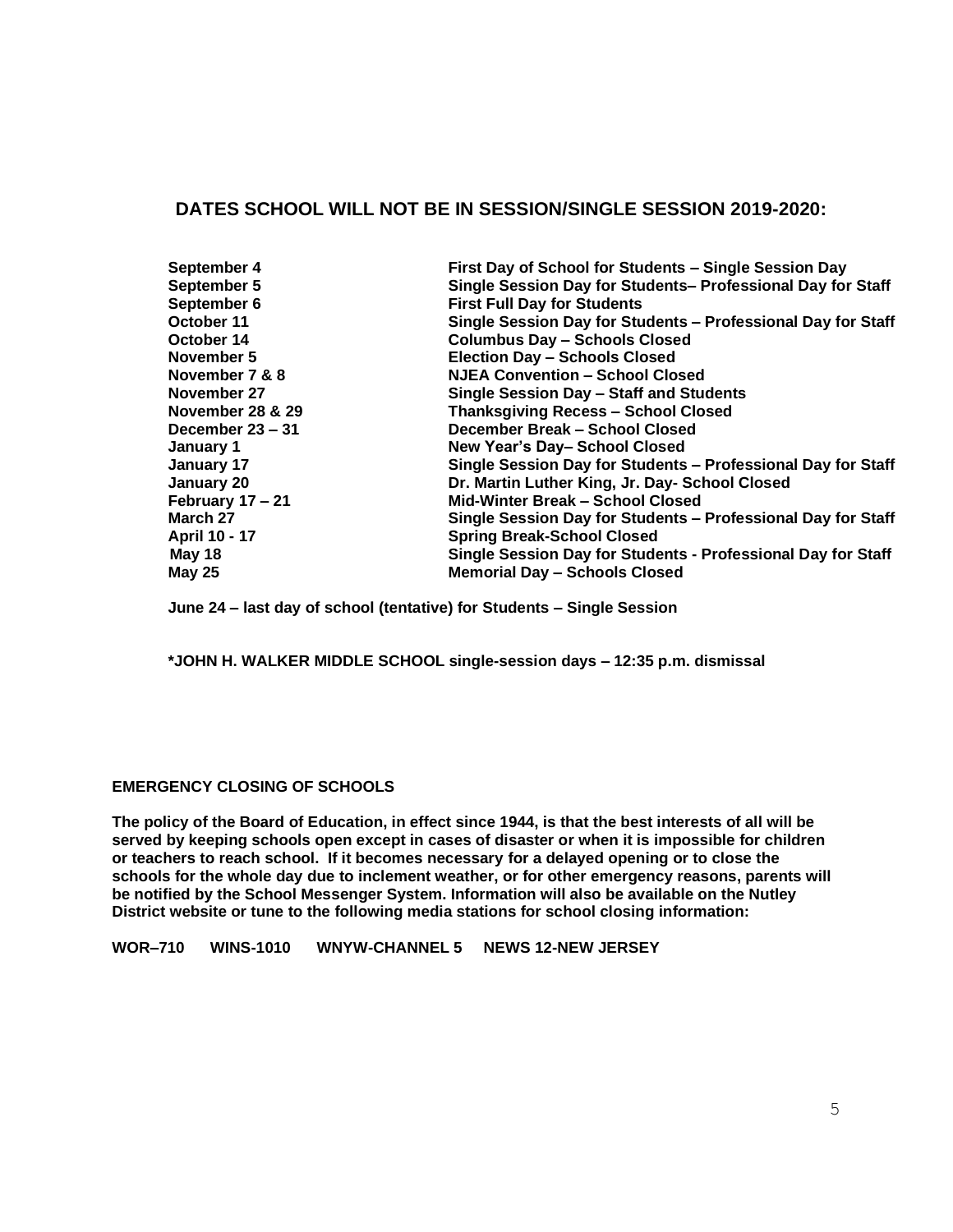#### **DELAYED OPENING**

**After consultation with the Office of Emergency Management in Nutley and the Supervisor of Buildings and Grounds, the Superintendent will make the decision to either close school or implement a delayed opening. This decision will be made no later than 6:00 a.m. The School Messenger System, the Nutley School District website and TV procedures will be placed in effect advising parents of school delayed openings.**

| 1 hr. 15 min. delay       | Normal   | 90 Minute Delay |
|---------------------------|----------|-----------------|
| <b>Professional Staff</b> | Entrance | <b>Students</b> |
|                           |          |                 |

| <b>High School</b>       | 9:15a.m.    | 8:05a.m. | $9:35$ a.m. |
|--------------------------|-------------|----------|-------------|
| <b>JHW Middle School</b> | 9:30a.m.    | 8:10a.m. | 9:40a.m.    |
| Elementary*              | $9:45$ a.m. | 8:30a.m. | 10:00 a.m.  |

**\* There will be no extended day MORNING program on days where there is a delayed opening.**

### **ENTERING AND LEAVING THE SCHOOL**

**Prior to the entry bell, eighth grade students are to wait in front of the building and will enter through the main entrance. Seventh grade students will wait in the back of the building outside of the gymnasium entrance and will enter from that point. In the event of inclement weather, students will be allowed to wait in the lobby of their specific entrance point. Students who are late or who are dismissed early may use the main entrance. Students may enter early for extra help if arrangements have been made with a teacher. Once arriving for extra help, that student is to remain in that class until 8:10 a.m. Cutting of classes or leaving the building at any time without permission will be grounds for disciplinary action.** 

#### **GRADING**

**The grading system is as follows:**

|  | A - 94-100   |  | C+ - 77-79   | $\mathbf{F}$ . The set of $\mathbf{F}$ |            | Below 60               |
|--|--------------|--|--------------|----------------------------------------|------------|------------------------|
|  | $A - 90-93$  |  | $C - 73-76$  |                                        |            | I - Incomplete or held |
|  | B+ - 87-89   |  | $C- - 70-72$ |                                        | <b>P</b> - | <b>Pass</b>            |
|  | B - 83-86    |  | $D+ - 67-69$ |                                        |            | X - Excused            |
|  | $B- - 80-82$ |  | D - 60-66    |                                        |            |                        |

### **HONOR ROLL**

**To qualify for the honor roll, a student must earn no less than a B- in all courses in a given marking period.**

#### **HIGH HONORS**

**To qualify for high honors, a student must earn no less than an A- in all courses in a given**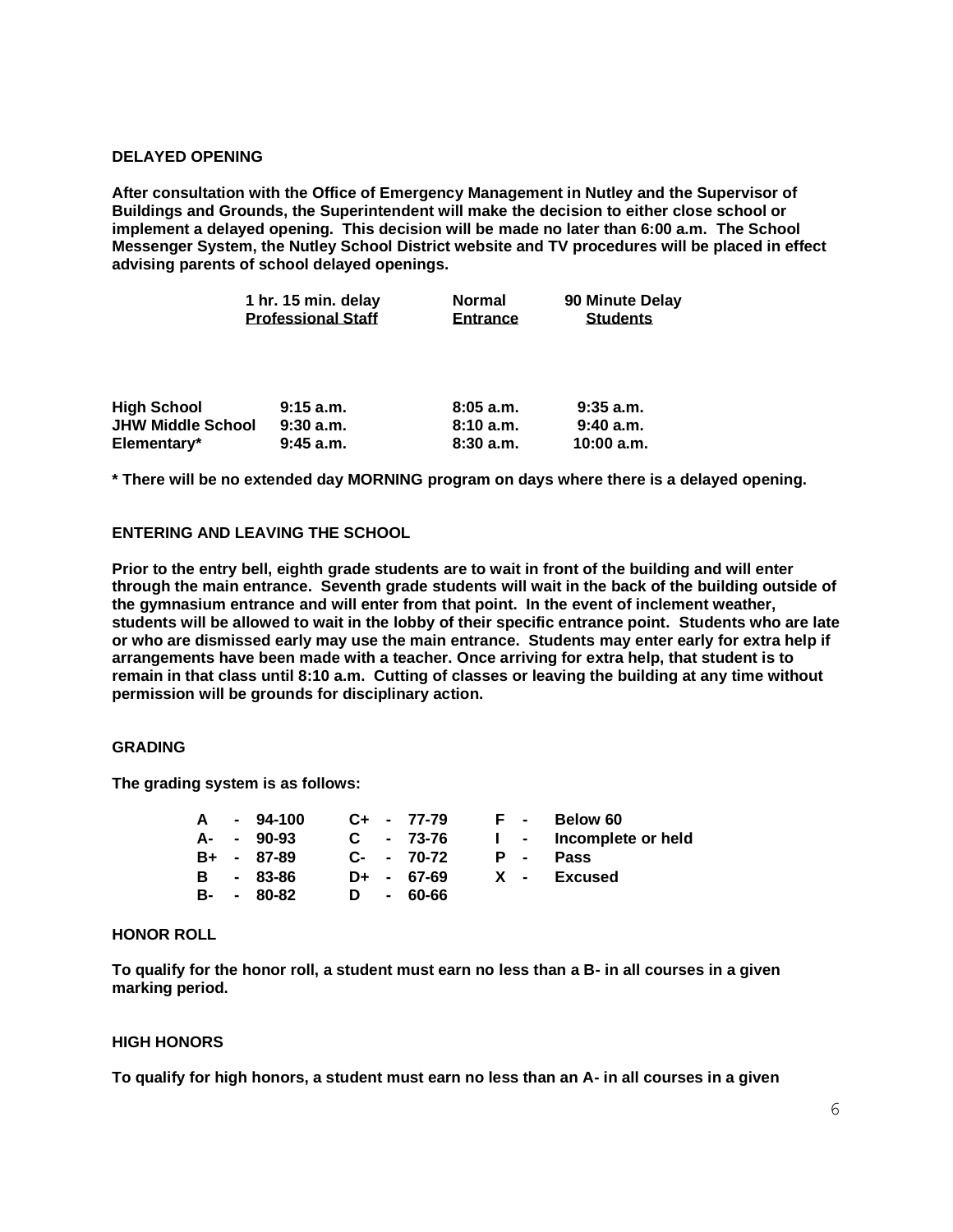**marking period.**

### **PRESIDENTIAL ACADEMIC AWARD**

**The President's Education Awards Program was developed to help principals recognize and honor those students who have achieved high academic goals by their hard work and dedication to learning. This award is given to both seventh and eighth grade students for achieving high honors in their academic subjects during the year.**

#### **PROMOTION POLICY**

**To be promoted from grade 7 to 8, or from 8 to 9, students must pass four required academic subjects (English, social studies, mathematics, and science). Students who fail one or two of these subjects during the school year will have the opportunity to attend summer school. If he/she attends an approved summer school program, fulfills all summer school requirements, and successfully completes the failed subject(s), the student will be placed in the subsequent grade. In the event the above requirements are not met, he/she will be retained in that grade for the next school year.**

**Students who fail more than two of the above subjects during the regular school year will not have the opportunity to attend summer school. In addition, an 8th grade student who fails one or more subjects will not be permitted to participate in promotion exercises.**

### **HOMEWORK**

**Students are expected to supplement their classroom studies with homework. These assignments are intended to stimulate the intellectual development of each student, reinforce skills, and broaden desirable habits of responsibility. The type and length of assignments vary according to the lesson being taught and student need. Homework is not always of a written nature but may involve reading and research. The amount of time a student devotes to homework depends on his/her individual schedule, ability, and work habits.**

## **HELP CLASSES**

**Teachers are available before and after school to assist students who have been absent or those who need additional help. Teachers may request that students report for help classes or students may ask to attend. Teachers will communicate a schedule of help classes to students. Scheduled help classes take precedence over all others.**

#### **MAKE-UP WORK**

**Students who are absent from school are expected to make up work they have missed. When the absence is less than three days, class assignments should be obtained from classmates. When the absence is for three days or more, the guidance department will gather assignments if parents request it by calling prior to 10 a.m. Assignments requested later than 10 a.m. are to be picked up the day following the request. Teachers will allow a reasonable amount of time for make-up work to be completed following an absence. Any changes regarding make up of a class assignment due to absence is at the discretion of the principal pending individual review.**

**For homework assignments – Work must be turned in no later than one additional day for each**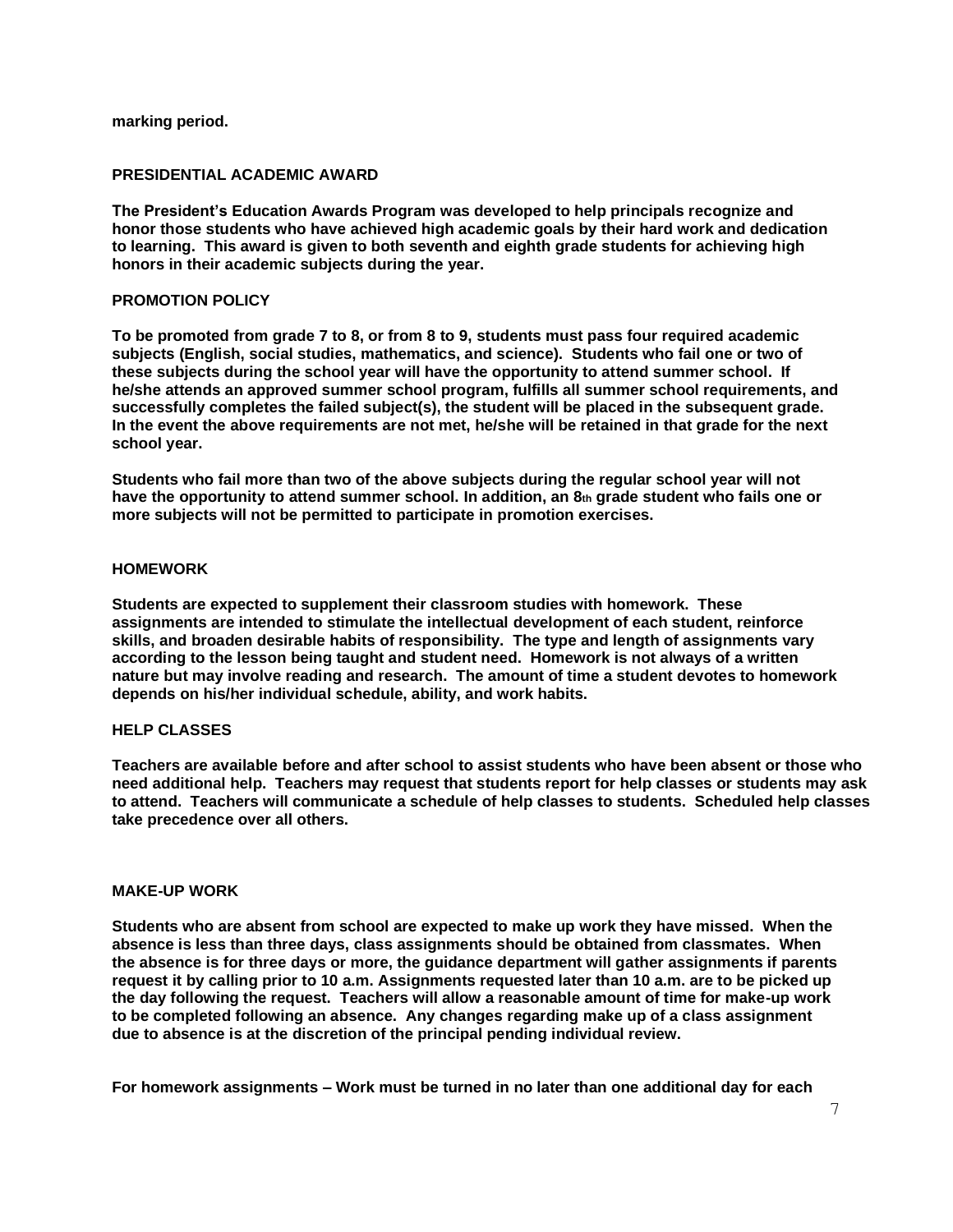**day a student is absent (i.e., if a student is absent for three days, then make-up work is due no later than the third day after the student returns.)**

**For tests and quizzes – The test or quiz must be made up no later than the next help class provided by the teacher.**

**In cases of extenuating circumstances, teachers may use their discretion.**

#### **SCHOOLOGY**

**Schoology is a software program used to create digital classroom websites for students across content areas. It provides educators with an online platform for communicating with parents and students, collaborating, organizing and distributing course materials, collecting and grading assignments, designing assessments, tracking student performance, and more. Teachers will give specific instructions to students in regard to the use of Schoology in their specific classrooms.** 

#### **PHYSICAL EDUCATION**

**State law requires that all students take physical education unless a medical excuse, signed by a physician, is presented to the school nurse.** 

**Short-term excuses from gym due to illness (one to three days in a marking period) may be arranged with the physical education teacher unless these requests become frequent. Requests for any gym excuse of a longer duration must be accompanied by a medical excuse signed by a physician, and processed through the school nurse.**

**All students are expected to wear gym shorts, athletic shirts, and sneakers. Sweat suits are optional.**

#### **SCHOOL COUNSELORS**

**There are two school counselors at John H. Walker Middle School. Each one is assigned to a grade level and remains with the same students in both seventh and eighth grades. School counselors are provided to aid students in adjusting to the middle school. Counselors are concerned with social adjustments as well as academic progress.**

**Counselors meet with individuals as well as groups to provide students with the means to reach their full academic potential. Additionally, counselors work to ensure supporting the whole student by administering programs such as advisory, I&RS, and school climate/anti-bullying initiatives.** 

#### **STUDENT ASSISTANCE COORDINATOR**

**The goal of the Student Assistance Coordinator (SAC) is to assist all students to utilize their educational opportunities to the fullest by eliminating, to the extent possible, those problems that prevent or interfere with student learning. The SAC position requires one to hold a State of New Jersey certification as a Substance Awareness Coordinator.**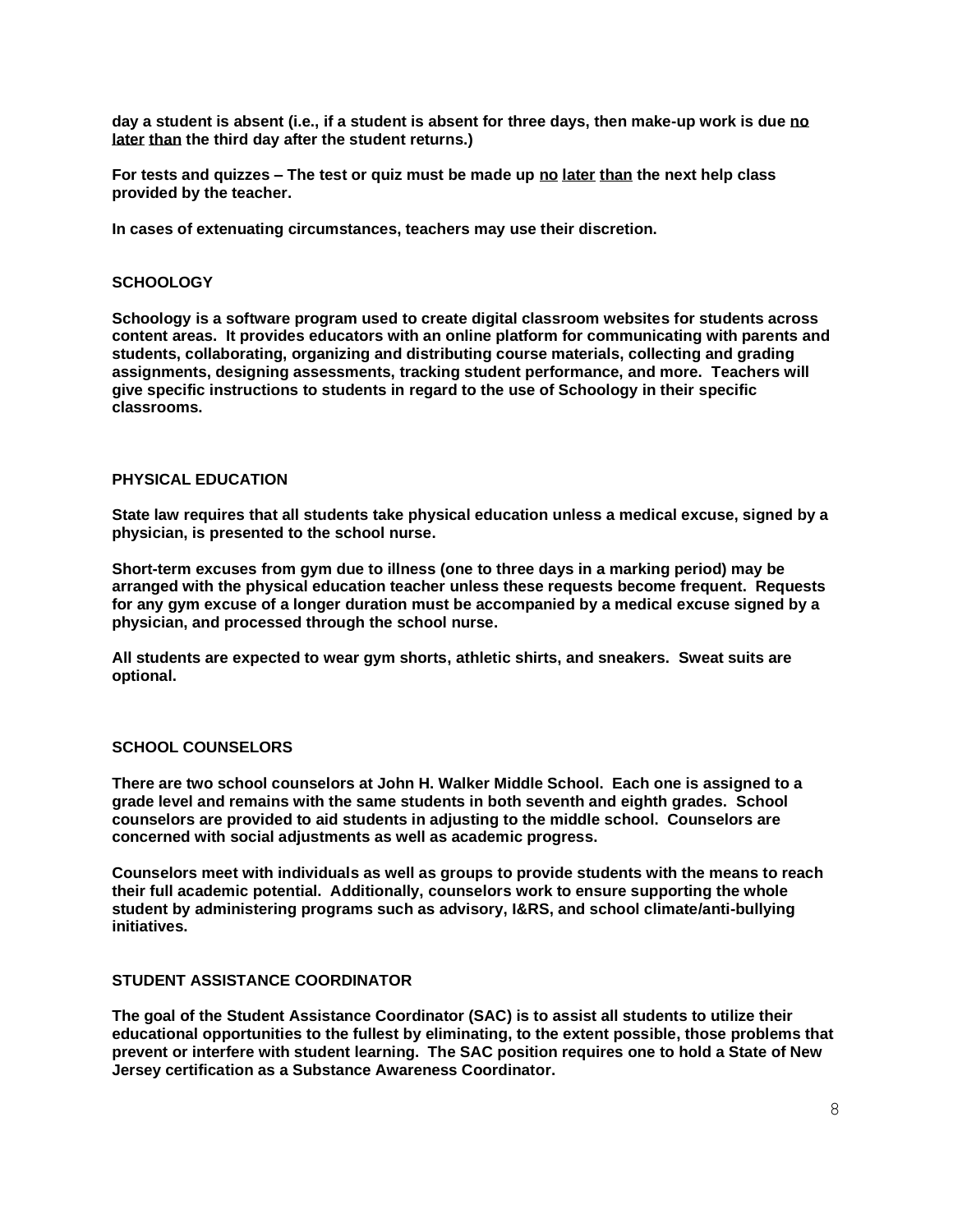### **INTERVENTION AND REFERRAL SERVICE TEAM**

**The school's program of I&RS is an ancillary student support service for helping staff and parents address the complete spectrum of student learning and behavior problems. It is not intended to supersede traditional methods or resources for helping students to function effectively in the general education program.**

**The I&RS Committee consists of faculty members who collaborate to provide pre-referral intervention services to those general education students who are demonstrating difficulty in adjusting to the social and academic demands of the school setting.**

## **FLEX**

**The Flex Program is designed to provide support for students with current 504, IEP, and/or I&RS plans who are experiencing academic difficulties. Students in this program will be placed in a positive and supportive study environment with certified staff members who can assist them with work completion, study skills, and organization.** 

**Flex will run four days a week and students will be assigned to a specific number of days based on need. The goal of this program is to assist students in making positive academic strides, while also imparting upon them the skills needed for continued success.** 

## **EXTRA-CURRICULAR ACTIVITIES**

**Extra-curricular activities include clubs, and school activities not considered a regular part of the school day. They are available to all students. The purpose of extra-curricular activities is to give students an opportunity to grow and develop interests in special activities. They also aid students in getting acquainted with classmates and developing friendships. Usually, teachers will initiate a club activity. However, if enough students express an interest in forming a club, efforts will be made to find a teacher/sponsor. For a full list of clubs offered, please visit the JHWMS website through [www.nutleyschools.org.](http://www.nutleyschools.org/)**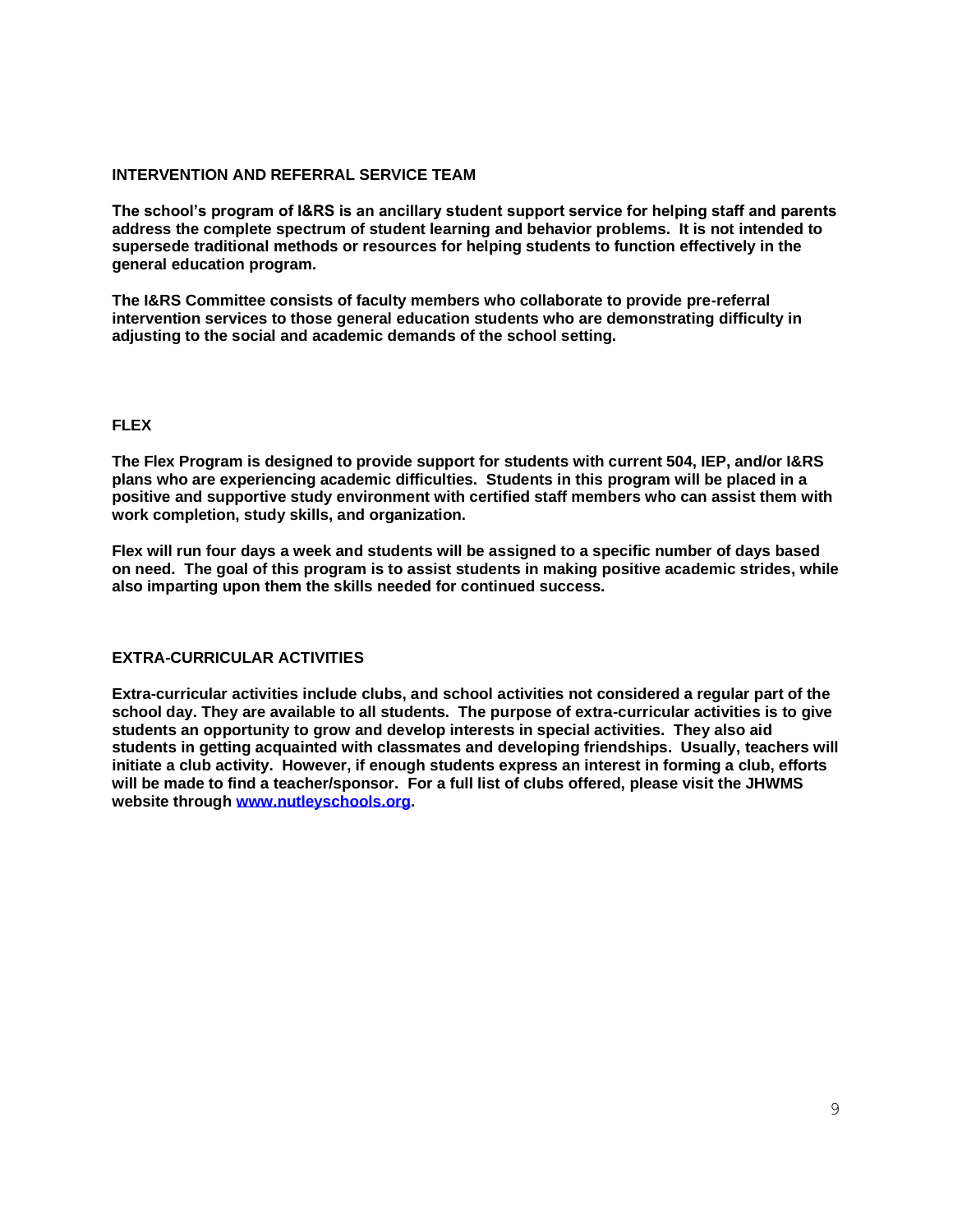## **RULES AND PROCEDURES**

### **JOHN H. WALKER MIDDLE SCHOOL PLEDGE**

**The following is a pledge developed by John H. Walker Middle School students:**

- **1. I will treat others as I would like them to treat me. This requires that I must respect my teachers and fellow students, cooperate with them and handle my responsibilities seriously and honorably.**
- **2. I will respect school property and the property of others without constant reminder. I will avoid defacing lockers, walls, restrooms and desks. I will make neatness and cleanliness of the school building one of my individual responsibilities.**
- **3. I will encourage courtesy and honesty. I will develop character and maturity through acceptance of responsibility and self-control. I will make every effort to be prompt, dependable and trustworthy.**
- **4. I will do the best of which I am capable to bring credit to myself, my home, my school, and my community.**
- **5. I will personally help to maintain law and order in my school and community. I will know of all school regulations and abide by them with full understanding.**
- **6. I will approach problems in a constructive manner as a responsible young adult.**
- **7. I will accept correction as well as constructive criticism with a strong desire to improve mistakes.**
- **8. I will recognize and respect the many different races, religions, sexual orientations, nationalities, and cultures of my fellow classmates and try to cooperate and learn together in harmony throughout the school year.**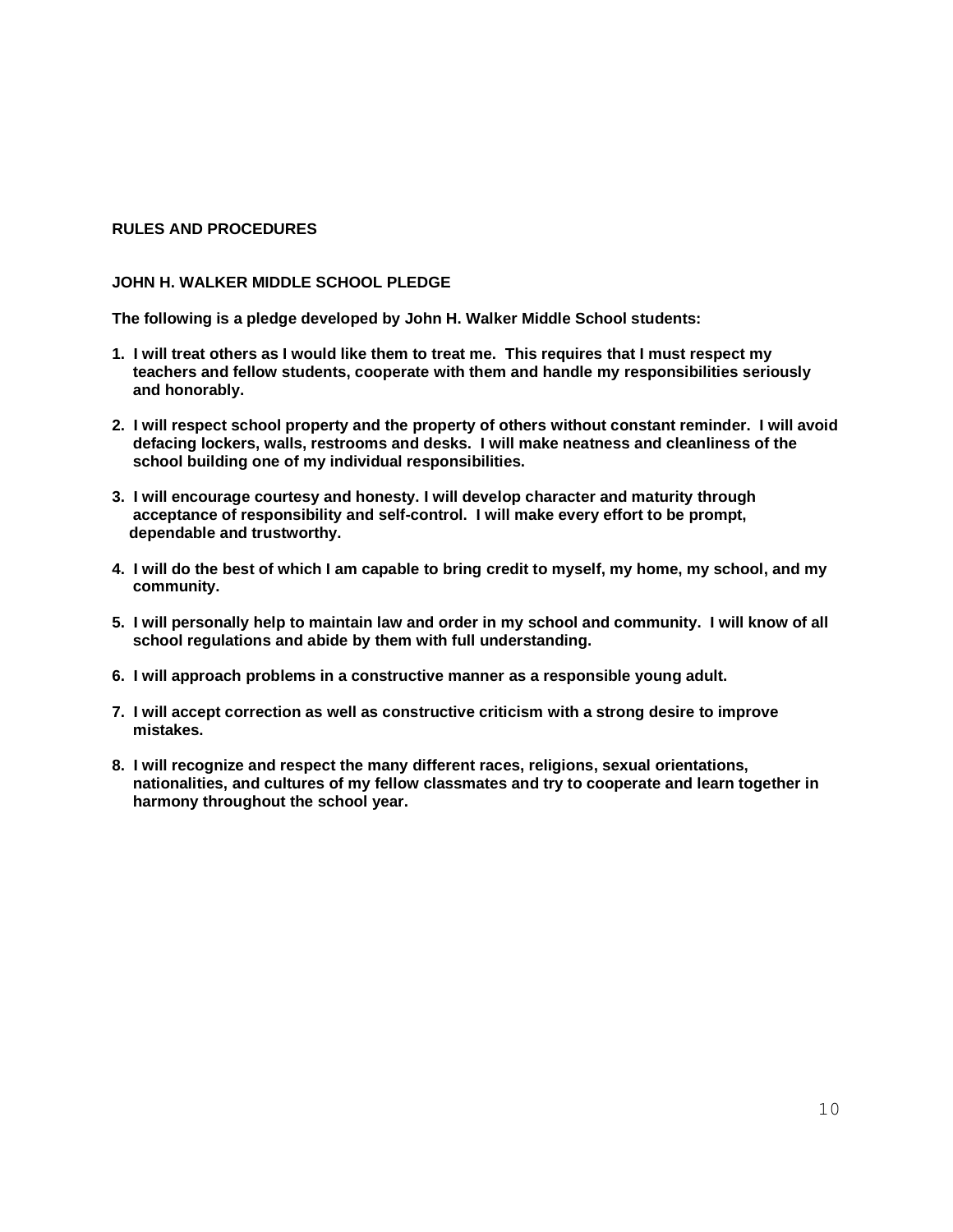## **CONDUCT**

**It is important that all students follow established standards of conduct to ensure a welldisciplined atmosphere conducive to learning. Students are expected to treat themselves and others with respect. Students expectations:**

- **Show pride in their school by refraining from gum chewing, littering, or any acts of vandalism.**
- **Respect their classmates by keeping their hands to themselves and avoiding any action that could cause potential harm to others at school, at school-sponsored/extra-curricular events, and to/from school.**
- **Respect the health and safety of themselves and others by abstaining from harmful practices such as alcohol/drug use, vaping, and smoking. Any such related item is prohibited on school grounds.**
- **Walk in halls and stairwells to ensure a safe and orderly school environment.**
- **Contribute to a safe school by never bringing weapons (or facsimile thereof e.g. toy guns), lighters, matches, fireworks, or any other potentially harmful object to school.**
- **Use appropriate language at all times.**
- **Treat property that belongs to themselves and others with respect by refraining from actions such as stealing and gambling.**
- **Respect the learning environment by leaving all toys, fidget spinners, etc. at home.**
- **Engage in school-appropriate interactions at all times and refrain from displays of affection such as hugging, kissing, etc.**
- **Respect the safety of themselves and classmates by refraining from playing ball around the school building before and after school hours.**
- **Turn off and store all mobile phones, smart watches, tablets, gaming devices, e-readers, cameras, music players, in their locker at the start of each day. Students should only engage in electronic communication when instructed by a teacher for educational purposes. \*Unless there is a change to district policy.**
- **Contribute to a tolerant and accepting environment by treating classmates with respect and avoiding any behaviors that harass, intimidate, or bully.**
- **Enter and exit the school at appropriate times and locations.**
- **Use all school technology appropriately and for educational purposes.**
- **Remember to wear student ID daily.**
- **Refrain from being a distraction to others in the learning environment by writing/drawing on themselves or others, wearing temporary tattoos, using temporary spray paint, etc.**
- Refrain from carrying water bottle with them to classes throughout the day

**Students whose conduct is not conducive to learning will be sent to the vice principal and will be dealt with it in a fair and consistent manner.** 

## **SCHOOL PROPERTY**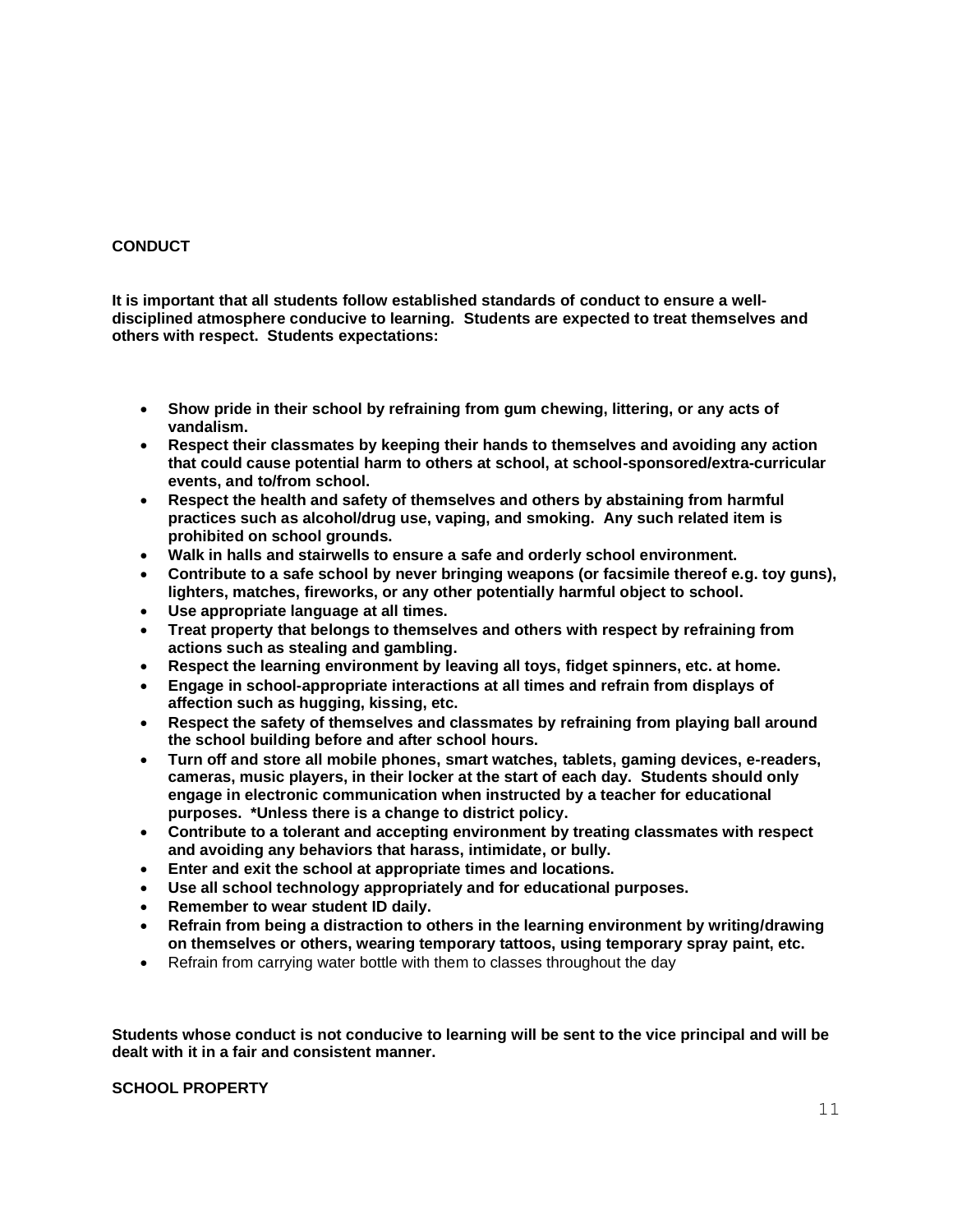**The appearance of the school building and property reflects upon the entire school community, but particularly the students. Everyone likes to live and work in neat, clean surroundings. Students have a responsibility to assist in keeping the building neat and clean.**

**Waste paper should be placed in receptacles provided for that purpose. Doors, walls, floors, lockers, furniture, bulletin boards, or any other school property should not be marred in any manner. Any student caught defacing school property will be subject to disciplinary action. Any loss or damage must be paid for by the student.**

### **ATTENDANCE**

**Daily attendance in school is required by law and is important to one's educational development. All absences are checked. Chronic absenteeism may result in failing grades and possible retention. Parents should call the school office as soon after 7:30 a.m. as possible on the day of an absence. If no call is made by the start of the school day, we will make an effort to call parents. If no contact is made, parents must send a written excuse on the day following the student absence.**

### **TARDINESS**

**Students may enter the building at 8:10 a.m. and are expected to be seated in first period at 8:16 a.m. Zero period students may enter the building at 7:20 a.m. and are expected to be seated in class at 7:24 a.m. All students are required to be on time. Students who enter after 8:16 a.m. must report to the main office for an entry pass. Repeated instances of unexcused tardiness will necessitate a parental conference or possible suspension. The maximum number of excused tardies is nine. Progressive discipline will be assigned after two or more unexcused tardies.**

**Students who are tardy to class will be given teacher detention for the first two tardies. On the third tardy the student will be referred to the vice-principal and progressive discipline will be assigned.** 

### **PROGRESSIVE DISCIPLINE**

**Warning Lunch Detention Vice Principal's Detention Central Detention Two Central Detentions In-School Suspension Saturday Detention Administrative Discretion**

**Administrative Discretion may be used at any point during Progressive Discipline.**

**Students who are tardy to class will be given teacher detention for the first two tardies. On the third tardy the student will be referred to the vice principal and progressive discipline will be assigned.**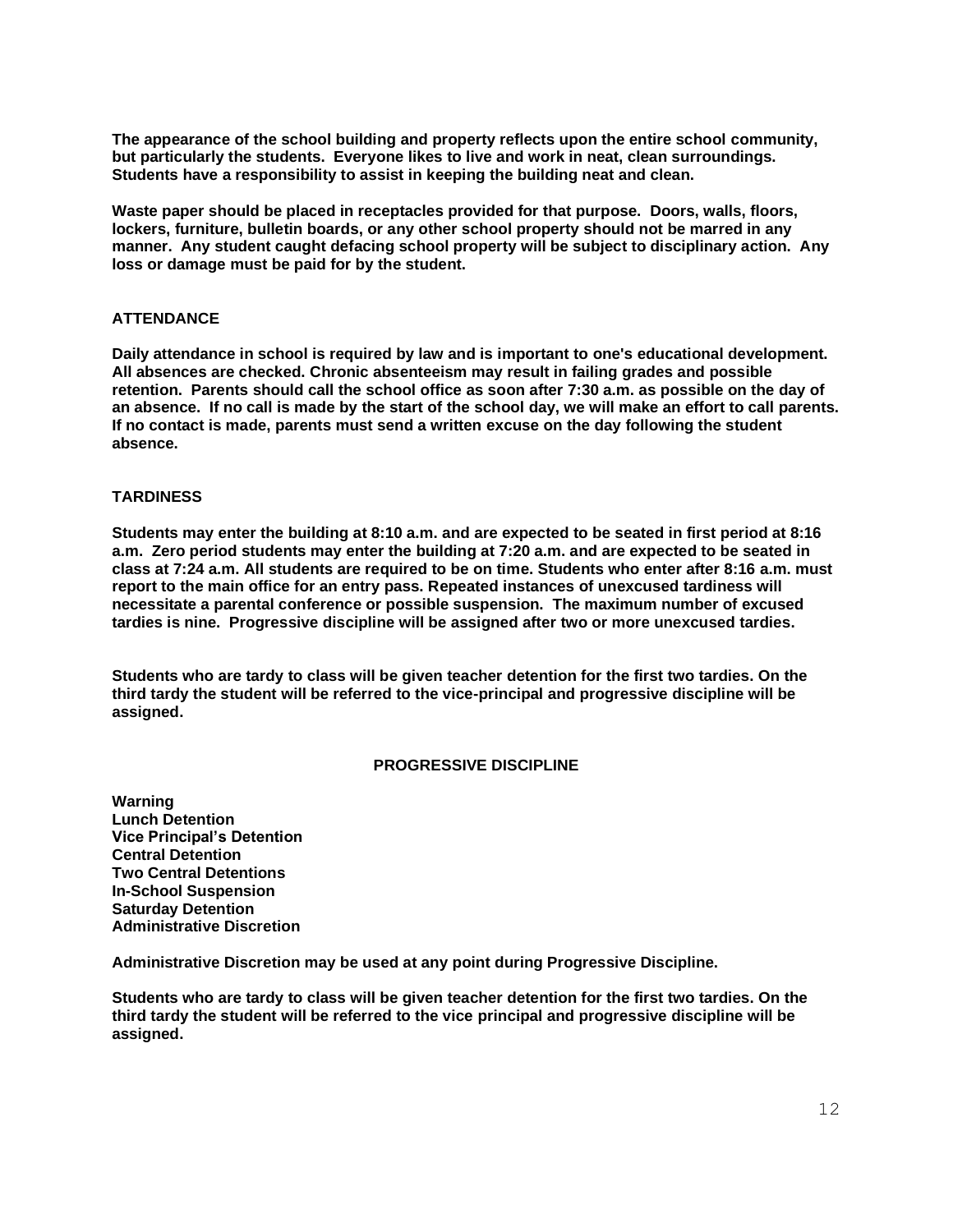### **ELECTRONIC COMMUNICATION DEVICES**

**Unless authorized by a teacher for educational purposes, students are not permitted to use electronic communication devices including cellular phones, tablets, smart watches, etc. while school is in session. This applies to electronic communications on school issued devices such as computers and Chromebooks, as students are expected to use these learning tools appropriately and as directed by teachers.** 

**Cellular telephones and other electronic communication devices must be turned off and stored in lockers while the student is in the school building. Students involved in extra-curricular activities before or after school may utilize a cell phone on school premises for the purpose of notifying a parent/guardian provided they have been given permission to do so by the faculty advisor or coach in charge of the activity.**

**Cellular telephones and other electronic communication devices that are turned on in violation of the policy may be confiscated by the building Principal and the student will be subject to appropriate disciplinary action.**

**Within the school setting, all aspects of technology are to be used for educational purposes. Outside of the school setting, students using social media are expected to do so in a responsible manner. Social media posts are permanent and public. Inappropriate use, even outside of the school setting, could potentially violate the school code of conduct and/or HIB policy and could result in disciplinary consequences.** 

#### **CENTRAL AND VICE PRINCIPAL'S DETENTION**

**Vice Principal's detention is held in a classroom Monday through Friday from 2:50 to 3:10 p.m.** 

**Central detention is held in a classroom Monday through Friday from 2:50 to 3:40 p.m.** 

**Students may be assigned to central detention and vice principal's detention for disciplinary reasons by the principal or vice-principal. Students who have been assigned detention are to stay in the building and report to detention as soon as the dismissal bell rings.** 

**While in detention, students are expected to be quiet and to do school work. No talking, gum chewing, or disturbances of any kind will be tolerated. Improper conduct in central detention, or failure to report as directed, are causes for further disciplinary action.**

**A Saturday detention will be assigned in certain situations. Students who are assigned Saturday detention will report to the John H. Walker Middle School at 8:00 a.m. and will remain until 11:00 a.m.** 

#### **SUSPENSION PROGRAM**

**Suspension is a very serious form of discipline. Generally, students are suspended for repeated and willful refusal to follow policies and procedures, or for serious violation of student conduct. During the period of suspension, students are not allowed to participate in any school-related activities, or to loiter or appear on school property.**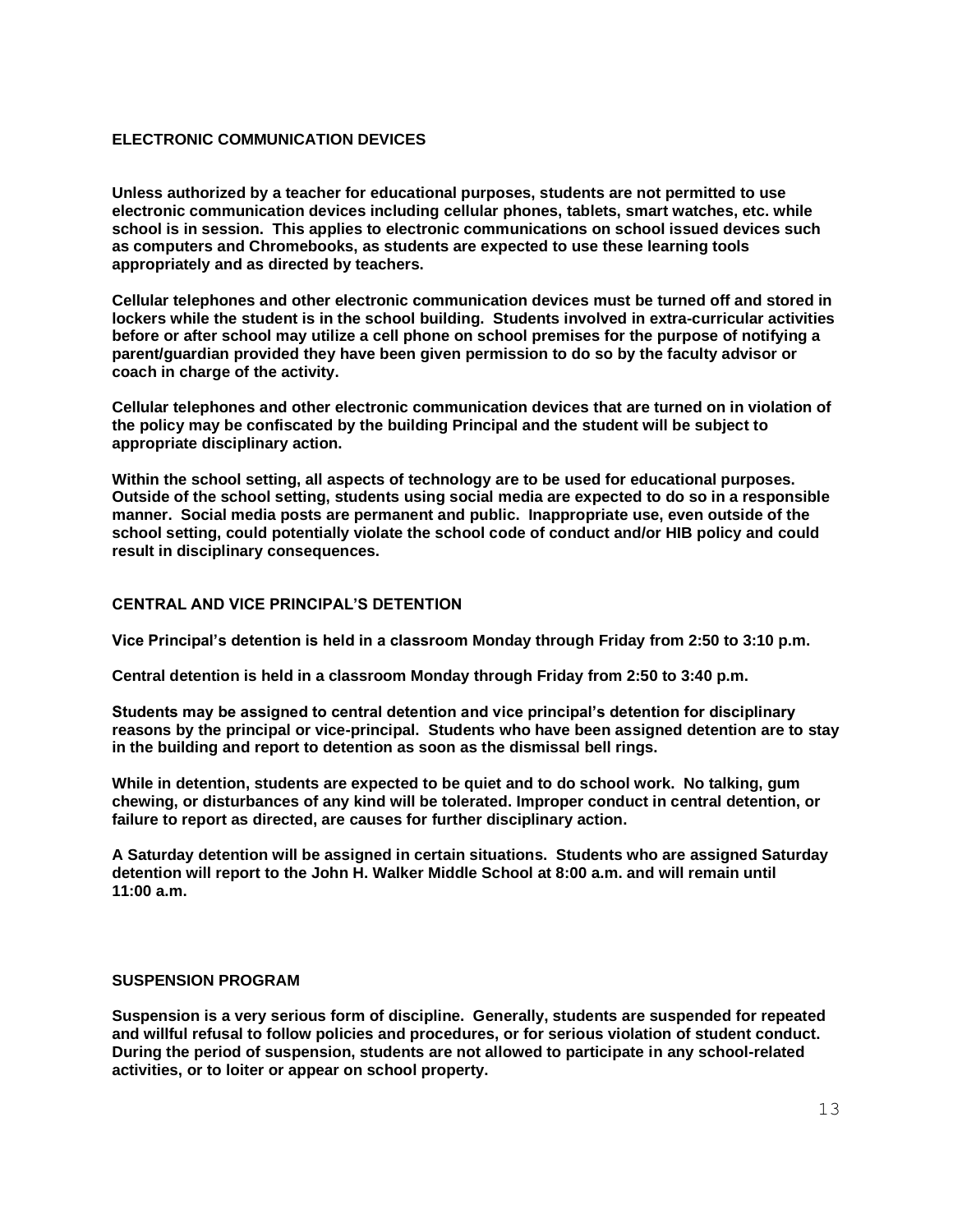**If students are assigned in-school suspension, they remain in a supervised assigned room and complete assignments sent to them by their subject teachers.**

## **CHROMEBOOK POLICY**

**The use of Chromebooks is a means of fostering student-centered learning, embracing 21st century skills, and increasing student collaboration and creativity. JHWMS students will have the use of a personal Chromebook throughout the school year. Chromebook use is a privilege and students are expected to utilize these tools appropriately and solely for educational purposes.** 

**As Chromebooks are a necessary learning tool on a daily basis, the following procedures will be implemented at John H. Walker Middle School:**

- **Each student is required to purchase insurance for their Chromebooks prior to the start of each school year. The current cost is \$30 per student.**
- **Students and parents must sign the Device Acceptance/Technology Acceptable Use Agreement annually prior to receipt of Chromebooks.**
- **Chromebook are required for daily class participation. These devices are required for daily class participation. Chromebooks must be brought to school fully charged on a daily basis. Students who forget to bring or charge Chromebooks will be responsible for completing any missed work assigned on the device.**
- **Students are responsible for notifying a teacher or other school official when issues arise with Chromebooks, including damage to the device, etc.**
- **Chromebooks must be transported to and from school in district-issued carrying cases. This will help to ensure proper care for the devices.**
- **All Chromebooks are engraved with a Nutley Public Schools logo. Asset tags are also attached to each Chromebook. Asset tags and logos may not be modified or tampered with in any way. Students may not apply decorations, such as stickers, or make any drawings or markings on Chromebooks.**
- **Chromebooks must be treated with proper care. This includes, but is not limited to: keeping Chromebooks away from food/drink, never lifting devices by the screen, and never leaving devices in unlocked, unsupervised, or non-temperature controlled areas (such as in a vehicle).**
- **Screens are only to be cleaned with soft, dry anti-static or micro-fiber cloth. Screens cannot be cleaned with glass cleaner or any other type of liquid.**
- **Chromebooks are the property of the Nutley Public Schools and can be inspected at any time and without notice.**
- **Misuse of equipment may result in loss of Chromebook privileges and/or appropriate disciplinary action.**
- **For more information regarding the Chromebook Initiative, please visit the Nutley Public Schools website, specifically: https://www.nutleyschools.org/chromebook1to1**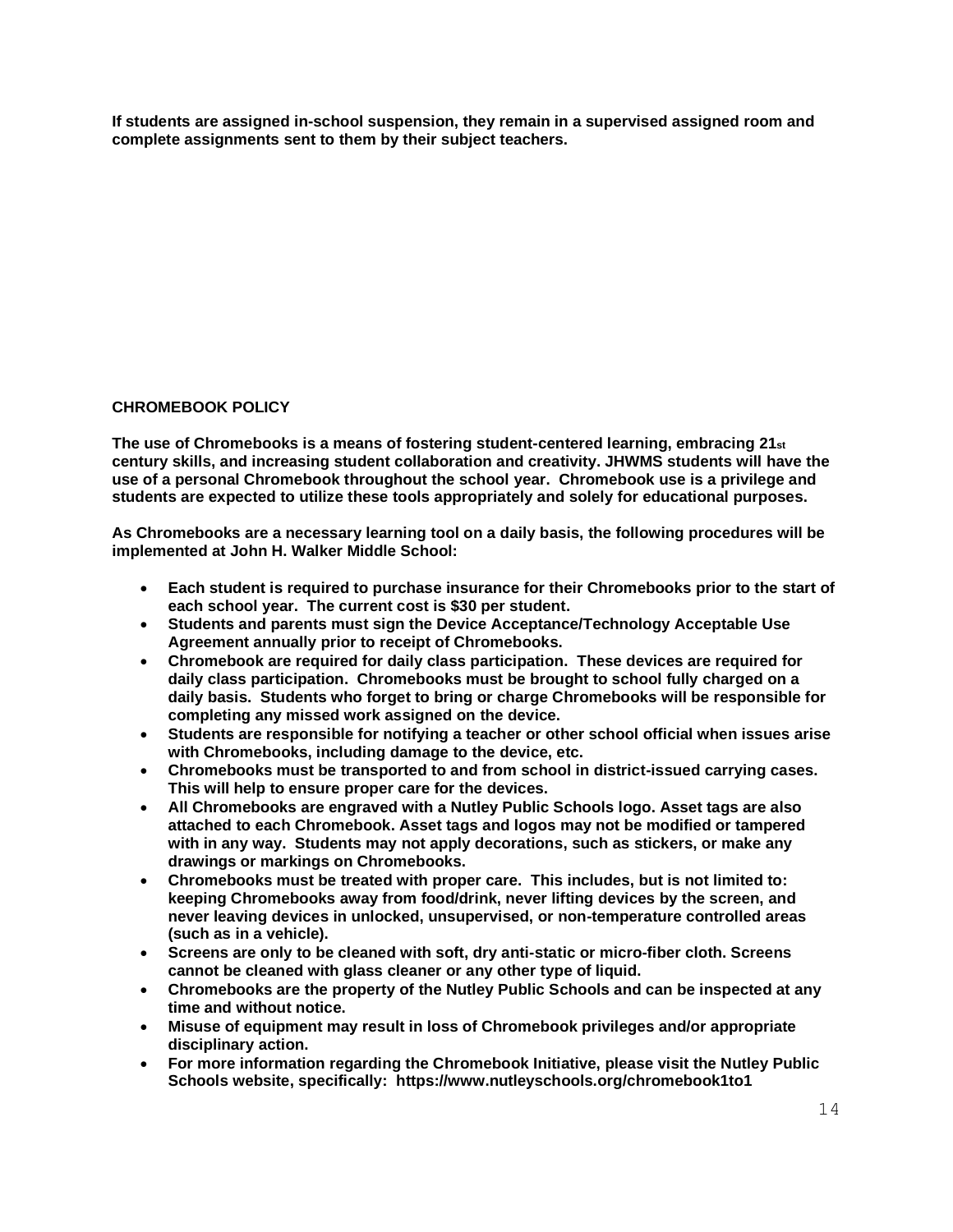#### **STUDENT IDENTIFICATION CARDS**

**Students will be issued one Identification Card per year which must be worn for the entirety of each school day. IDs must be worn around students' necks and visible. If a student forgets his/her I.D. card, a temporary I.D. card will be issued. This temporary I.D. will be collected from the student at the end of the school day. Students with eighth period physical education must turn temporary I.D. cards into the office during the time between seventh and eighth periods. Students will have until 2:45 p.m. to locate any lost I.D. If not found, discipline will be assigned. There will be a \$10.00 replacement fee for both student and temporary I.D. cards that are lost or damaged. Students without I.D. cards will be disciplined as follows:** 

| <b>First Offense</b>                                                        | <b>Warning</b>                                  |
|-----------------------------------------------------------------------------|-------------------------------------------------|
| <b>Second Offense</b>                                                       | <b>Lunch Detention</b>                          |
| <b>Third Offense</b>                                                        | <b>Vice Principal's Detention</b>               |
| <b>Fourth Offense</b>                                                       | <b>Central Detention</b>                        |
| <b>Fifth Offense</b>                                                        | <b>2 Central Detentions</b>                     |
| <b>Sixth Offense</b>                                                        | <b>In-School Suspension</b>                     |
| <b>Seventh Offense</b>                                                      | <b>Saturday Detention</b>                       |
| <b>Any Defacing/Damage to</b><br>School Issued I.D. or Temporary I.D.       | <b>2 Central Detentions</b>                     |
| Not displaying I.D. Cards<br><b>Per Board of Education</b><br><b>Policy</b> | Discipline-<br><b>Administrative Discretion</b> |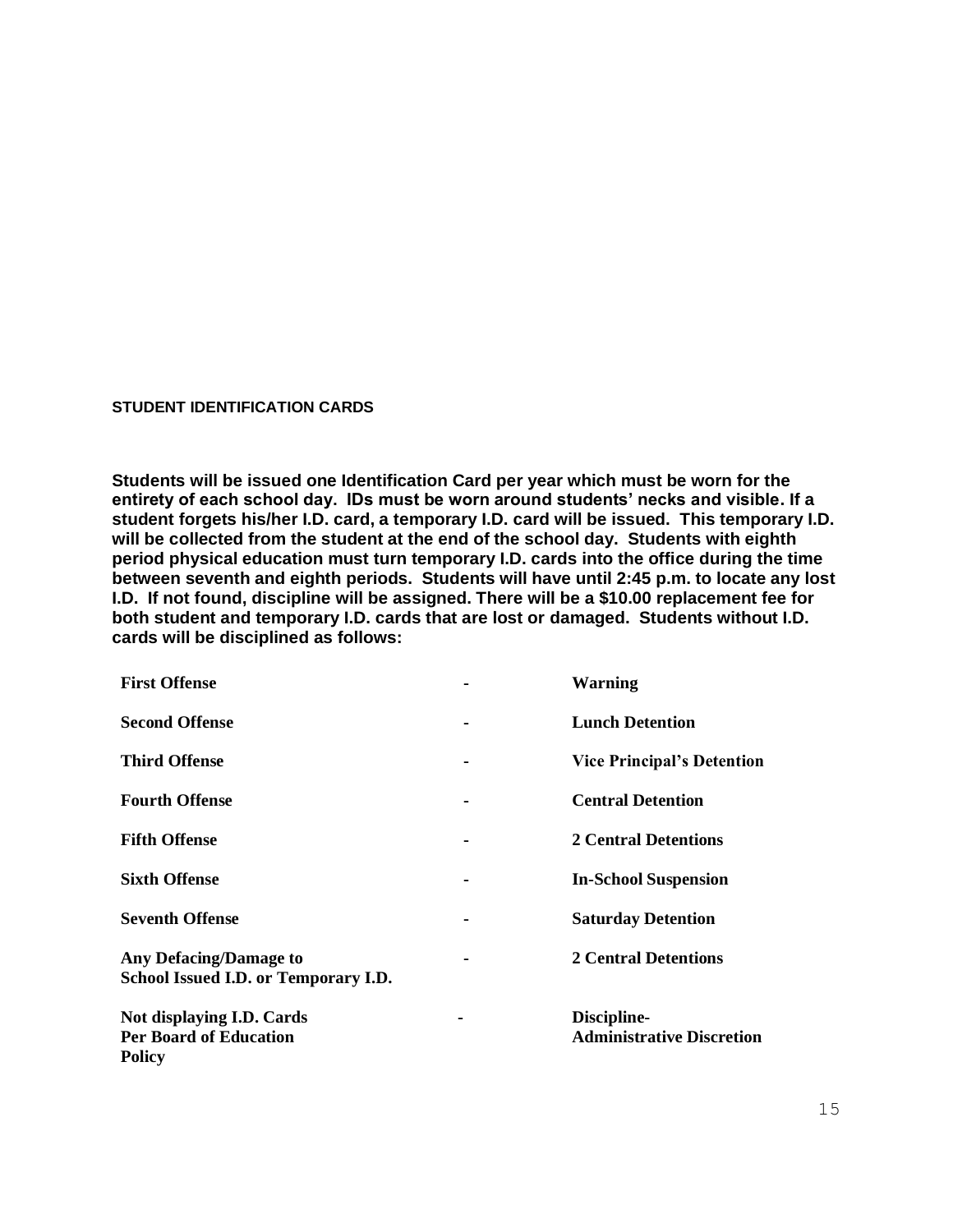**Failure to Report Missing or - Forgotten I.D. Card** 

**Wearing Another Student's - I.D./Giving ID to classmate**

**Wearing a Different Year's - I.D.**

**Discipline-Administrative Discretion**

**Discipline-Administrative Discretion**

**Discipline-Administrative Discretion**

### **STUDENT DRESS CODE**

**John H. Walker Middle School is a center of learning whose purpose is to provide educational opportunities for the youth of our town. The school is a community in which teachers and students can develop their talents and abilities in an atmosphere of mutual respect. Being neat, clean, and modest in dress are societal standards. However, there are certain standards of dress that should be followed while one is in an educational environment. Students should be encouraged to take pride in their appearance as well as to have respect for those around them. In order to maintain a proper atmosphere for learning, the following rules pertaining to dress are to be followed:**

• **Clothing should be clean, in good repair, and worn neatly.** 

• **Every consideration should be given to personal hygiene and appearance.** 

• **Safe footwear is to be worn by all students. Students may not go barefoot and are not allowed in stocking feet. No beach footwear or slippers will be allowed as acceptable footwear. Feet must not be able to slide out of footwear.** 

• **Sunglasses may not be worn in the building.**

• **Obscene, indecent, or suggestive graphics are not permitted. The same applies to messages favoring substance abuse, illegal activities, or other objectionable messages.** 

• **Attire sold as sleepwear is unacceptable attire for an educational setting.** 

• **Hats, headbands, do-rags, bandanas, wristbands, and chains must be removed while in the building.**

• **Gang wear will not be allowed as per New Jersey State Title 18A-11:3.** 

• **Outerwear (such as jackets, vests, scarves, etc.) is not to be worn during the school day.**

• **Sleeveless shirts, tank tops, tube tops, see-through tops, and bare back or midriff tops are not permitted.** 

• **Shorts may be worn during designated times of the year as determined by the administration if they conform to the following: a. Shorts must be appropriate and not distracting. b. No shorts designed as underwear are to be worn. c. Shorts are to be of an appropriate length. d. Shorts must be loose fitting (no spandex or skin-tight shorts). e. Cut-off sweats are unacceptable. f. Gym shorts are unacceptable.** 

• **Undergarments should not be visible.**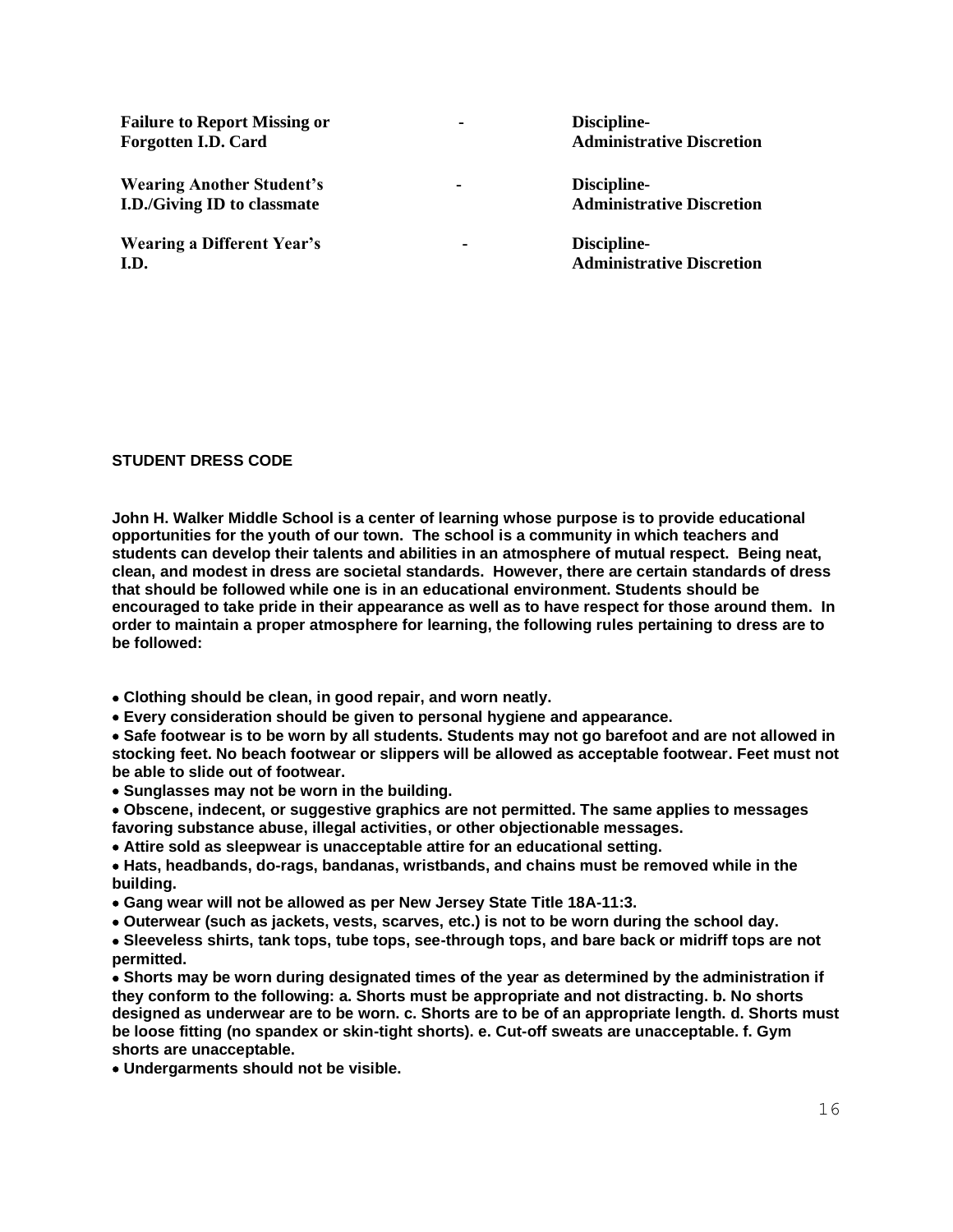**The building administration reserves the right to interpret what is appropriate dress or attire.**

#### **HALL TRAFFIC**

**Students are to pass between rooms in an orderly manner, keeping to the right and talking in a normal conversational level. Students are to be considerate of others and should not gather in groups. Running and pushing are not permitted. Students are not allowed to use drinking fountains and restrooms while passing to and from class.** 

### **ASSEMBLIES**

**When attending an assembly program, students are expected to conduct themselves properly by entering and leaving the auditorium in an orderly manner. Good assembly behavior on the part of each student is important in making an assembly a success. Appreciation should be expressed by applause. Whistling is not allowed. Individual conduct is a reflection on both the student and the school. Students who fail to act in an acceptable manner will lose the privilege of attending future assembly programs.**

### **EARLY DISMISSAL**

**Students who need to be dismissed during the school day must bring a written request from a parent or guardian. This request must be presented to the main office for processing before classes begin in the morning. Student should hold onto the note. When it is time to leave, the student must show the signed note to his/her teacher and report to the office before leaving and hand in their note. Parents are asked to come into the building if a written request was not sent in. Students are not to leave the school or any assigned period without permission of a teacher or administrator.** 

**Extra-curricular events - In order to participate and/or attend any school related functions, (i.e. clubs, field trips, dances, etc.) it is mandatory to be in attendance through and including 4th period. In the event of illness, a doctor's note will be required.**

## **FIRE, EVACUATION, SECURE IN PLACE PROCEDURES**

**Fire, emergency evacuation, and secure in place procedures are held periodically throughout the school year to prepare students and teachers for emergencies.**

**Each procedure should be considered real. Absolute silence is to be maintained during these drills in order to prevent confusion and to receive emergency instructions. Teachers will lead students out of the building following the directions that are posted in each room or in the hallways. All procedures should be followed as directed by the teacher.**

### **CAFETERIA**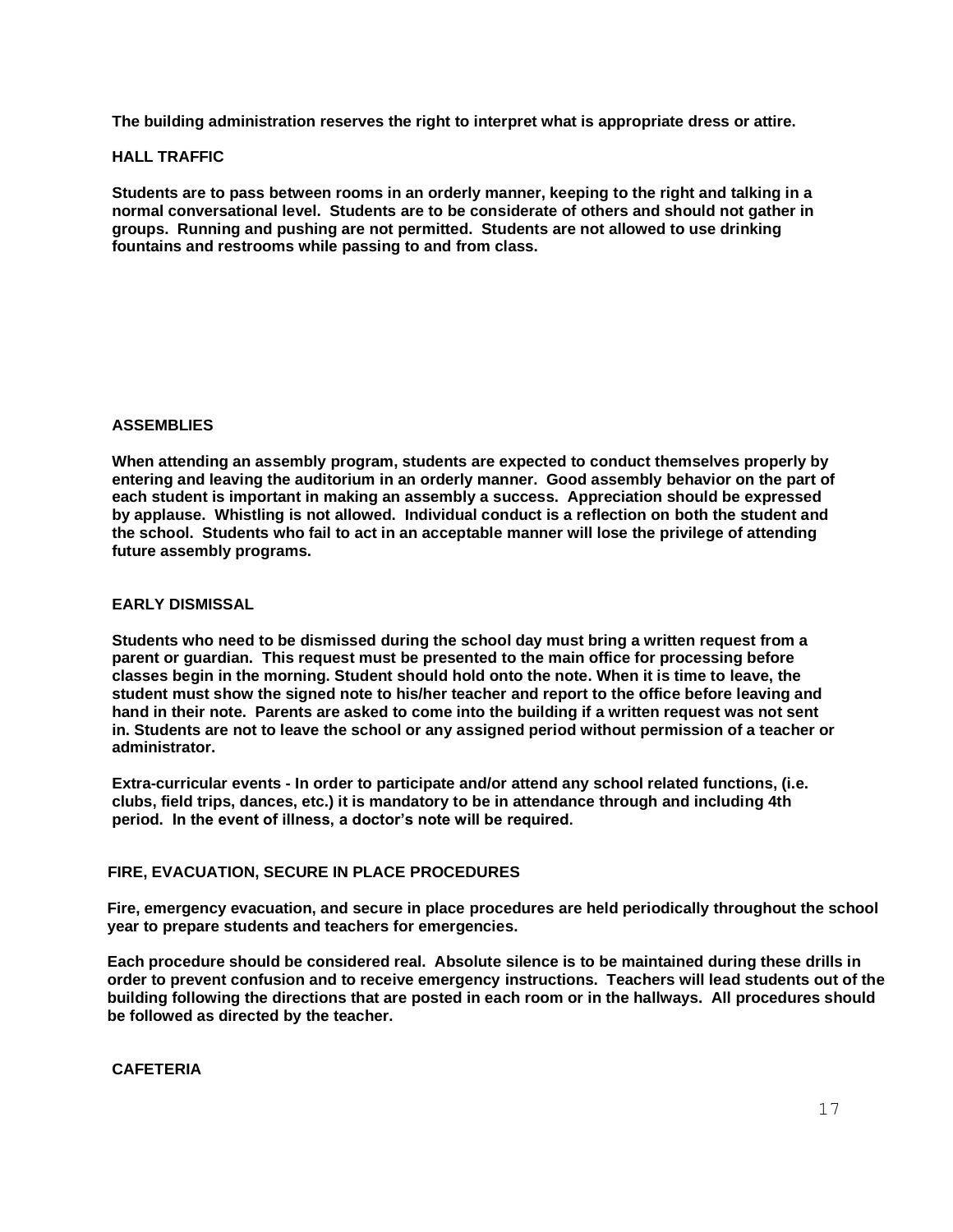**All students must eat in the cafeteria. A hot or cold lunch may be purchased. Students may bring all or part of their lunch. Cookies, beverages, French fries, etc. are also on sale for those who do not wish to purchase a full lunch.**

**For efficient use of the cafeteria, the following regulations are to be followed:**

- **1. During the school day, students may buy food in the cafeteria only during their lunch period.**
- **2. Students who wish to buy food/drinks must get in the appropriate line. Eighth graders may proceed to lunch line upon entering the cafeteria. Seventh graders must wait to be called by lunch aides. Good manners and the respect for the rights of others require that students do not break into a line of students ahead of them.**
- **3. No food or drink may ever be taken out of the cafeteria.**
- **4. Seating is limited to 12 students at a table. Seating is first come, first serve. Students may may choose any seat on their grade-level side, but must remain there for the period. Students may not wander around the cafeteria after they finish eating.**
- **5. When students have finished eating, they are to take their trays, bags, and debris to the area provided. Tables and floor are to be left clean.**
- **6. Students must receive permission from a staff member prior to leaving the cafeteria. Students must sign out when leaving the cafeteria with their name and time and sign in when they have returned to the cafeteria. Two students per grade/gender will be permitted to leave the cafeteria at any given time.**
- **7. Students must have cash or money on their accounts to purchase food. Students without** money and in need of purchasing a meal must speak with the principal or vice principal.
- **8. Lunch study will be available on specified days throughout the week. This is an opportunity for students to complete school work in the media center under the supervision of the school librarian/media specialist.**
- **9. The use of Chromebooks is not permitted around food/drink. During lunch periods, students wishing to use Chromebooks for learning purposes may only do so when their area is free from food/drink, at a designated Chromebook location, or at lunch study. Students may use Chromebooks in the cafeteria when permission has been granted by lunch aides.**
- **10. Students will be lined up prior to the end of the lunch period. Eighth grade students will be dismissed first, followed by the seventh graders.**

### **LIBRARY/MEDIA CENTER**

**The library is available during the school day and until 3:00 p.m. for student and teacher use. At the beginning of each year, the librarian conducts orientation classes for all seventh graders to better acquaint them with the library. The library offers a wide variety of materials in all subject areas as well as for personal reading.** 

**Students may borrow library books. Books are due three weeks from the day they are checked out. Students are held responsible for overdue, lost or otherwise damaged books. If a student returns a book late, there is a \$.10 per day fine. Students will receive overdue notices in their homerooms. If a student loses a book, he/she is responsible for paying for that item (\$5.00 - \$7.00 for paperbacks and \$10.00 to \$15.00 for hard covers).** 

**Cooperation is necessary to make the library a pleasant place to work. Appropriate behavior is essential to proper study.**

**LOCKERS**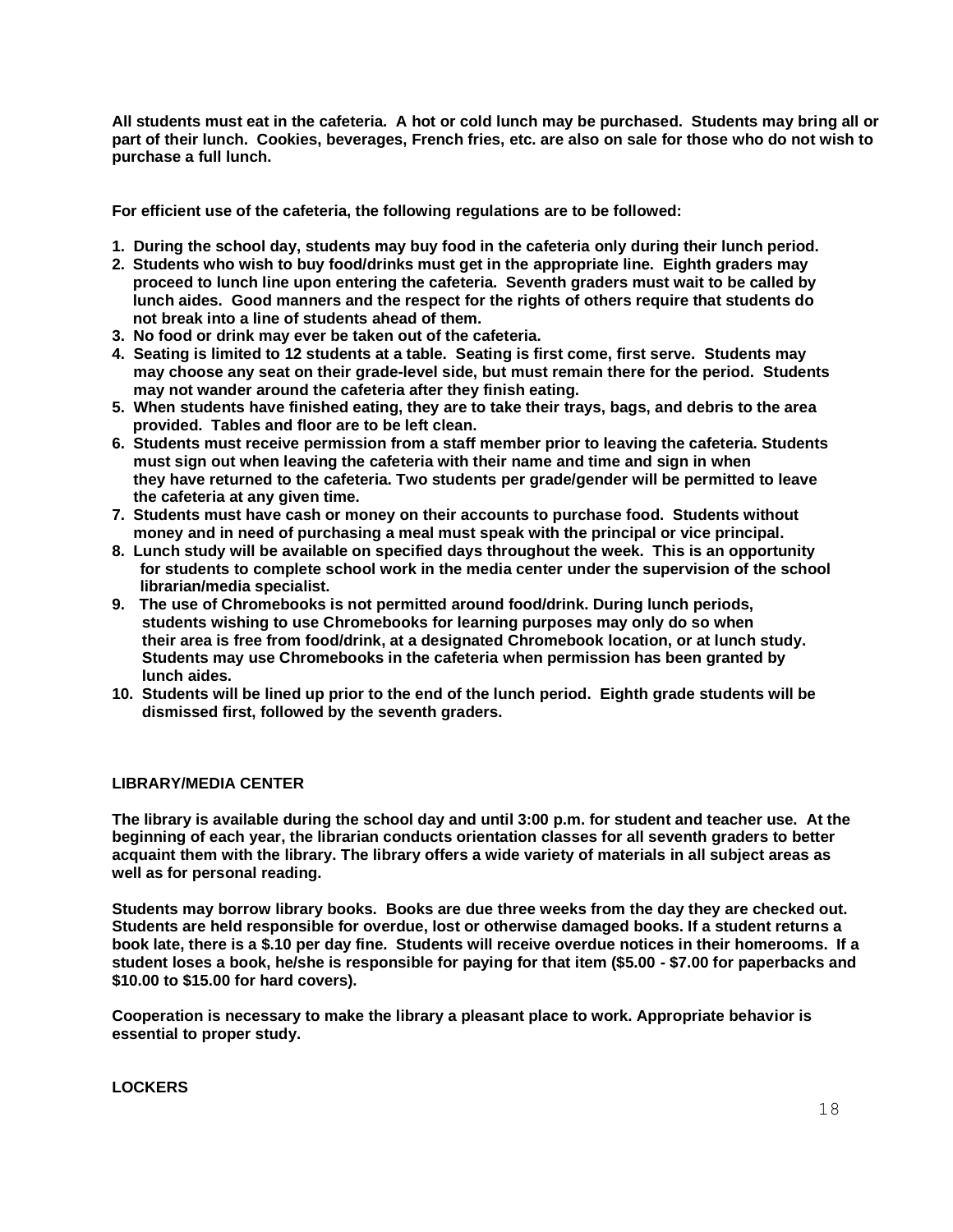**Each student is assigned a hall locker and is responsible for its upkeep. Students are to use the locker assigned to them. Lockers, as well as locker combinations, are not to be shared with anyone. Valuables or non-school materials are not to be kept in lockers. Students may use lockers during the passing of classes. Backpacks are to be left in the lockers prior to first period and are to be retrieved at dismissal time. Skateboards, scooters, and other items too large to be stored in lockers are not allowed in school. A gym lock will be issued at the beginning of the school year. If it is not returned at the end of the year, a \$5.00 fine will be imposed. Lockers (hall and gym) are to be kept locked so that items in the locker can remain secure.** 

**A Student Right To Privacy Policy is included in this handbook.**

### **TEXTBOOKS**

**Students are responsible for all textbooks and other school property issued to them. When books are issued, teachers will record book numbers and condition. Until books are returned, students are responsible for them. If books are lost or damaged, a charge will be imposed. All fines must be paid in full prior to the conclusion of the school year. Report cards and certificates will be held until the fines are paid.**

**To prevent excessive wear, textbooks should be covered.**

## **FIELD TRIPS**

**Students who participate on a field trip are to see curriculum area teachers for work that will be missed. Students are responsible for all missed works. As field trips are a privilege, students will not be able to participate if they are failing one or more courses or if determined ineligible by administration based on student behavioral concerns. Refunds of field trip costs may not be available if a student is determined ineligible to attend. Off school grounds, students are held to the same behavioral standards as they would within the school. Any inappropriate behavior on trips will be handled as per school policy.** 

## **TELEPHONE**

**While the office telephones are for business use, students are permitted to use them in an emergency, and incoming messages to students will be relayed in an emergency.** 

**Students wishing to use the office phone during the school day must first receive permission from teachers, administrators, or other authorized personnel.** 

**Cell phones must be turned off and kept from view. Their use is not permitted during the course of the school day.**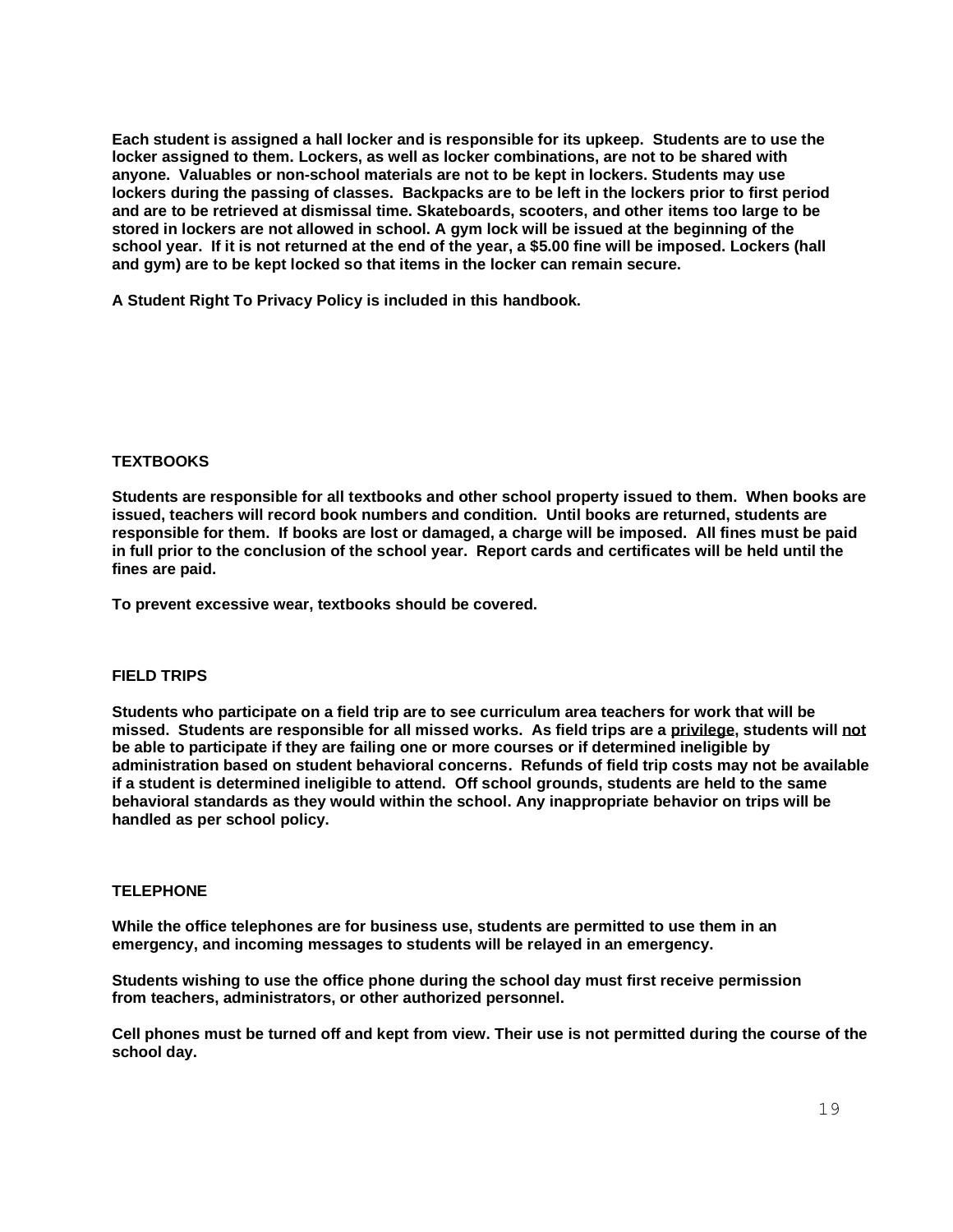### **LOST AND FOUND**

**Lost articles such as books, money, jewelry, eyeglasses, or other valuables should be turned in to the main office. These articles will be kept for a reasonable amount of time until the rightful owner can be found.**

#### **SCHOOL INSURANCE**

**School insurance is available to all students. Both school-time insurance and 24-hour, 12-month coverage is available. Information explaining insurance costs and coverage will be distributed to all students at the beginning of the school year.**

#### **HEALTH SERVICES**

**The main responsibility of the school nurse is to aid students who need medical attention in case of accident or illness. Students who become ill during the school day must report to their class teacher and obtain permission to visit the nurse. Except for an emergency, students without permission will not be seen by the nurse. If the nurse is not in her office, the student is to report to the main office.**

**If it becomes necessary to send a student home, a parent or guardian will be contacted. No student is to leave the building without permission. Students must wait in the office for parental pickup (parents are asked to come into the building to pick up their child). If it is necessary for a student to take medication during school hours, school district policy requires that the school nurse be given a written note from a physician. At no time is a student to take medication in school on her/his own.**

#### **ELEVATOR USAGE**

**A student with a pertinent medical issue may use the elevator after the nurse has issued an elevator pass signed by the principal.**

#### **\*HARASSMENT, INTIMIDATION AND BULLYING POLICY GUIDE**

**The Board of Education prohibits acts of harassment, intimidation, or bullying of a student. The Nutley Public School District Board of Education also prohibits active or passive support of any of these prohibited acts. A safe and civil environment in school is necessary for students to learn and achieve high academic standards. Harassment, intimidation, or bullying, like other disruptive or violent behaviors, is conduct that disrupts both a student's ability to learn and a school's ability to educate its students in a safe and disciplined environment. Since students learn by example, school administrators, faculty, staff and volunteers should be commended for demonstrating appropriate behavior, treating others with civility and respect, and refusing to tolerate harassment, intimidation, or bullying.**

### **HARASSMENT, INTIMIDATION, AND BULLYING DEFINITION**

**"Harassment, intimidation or bullying" means any gesture, any written, verbal or physical act, or any electronic communication, as defined in N.J.S.A. 18A:37-14, whether it be a single incident or**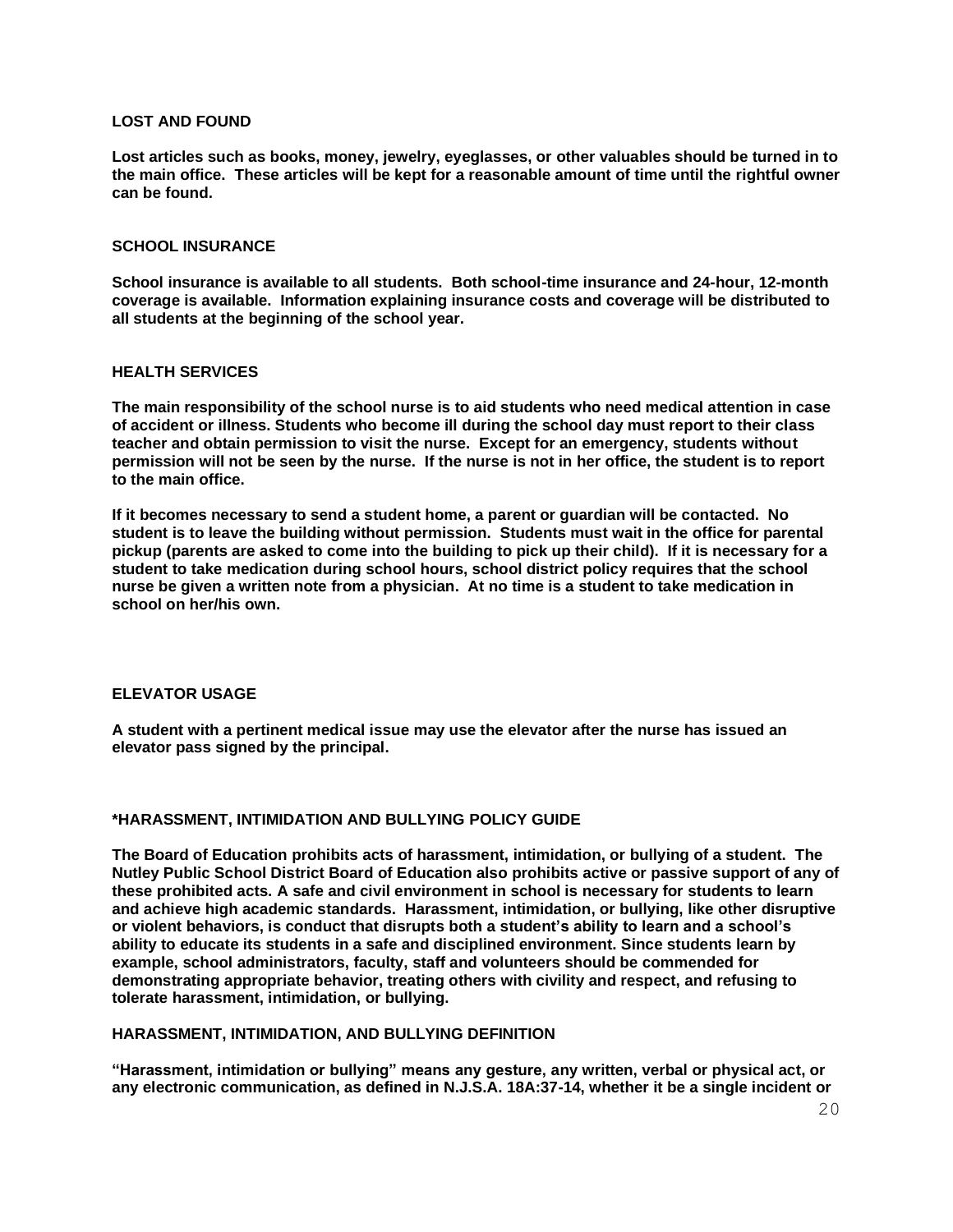**a series of incidents that:**

- **5. Is reasonably perceived as being motivated by either any actual or perceived characteristic, such as race, color, religion, ancestry, national origin, gender, sexual orientation, gender identity and expression, or a mental, physical or sensory disability; or**
- **6. By any other distinguishing characteristic; and that**
- **7. Takes place on school property, at any school-sponsored function, on a school bus, or off school grounds, as provided for in N.J.S.A. 18A:37-15.3, that substantially disrupts or interferes with the orderly operation of the school or the rights of other students; and that**
- **8. A reasonable person should know, under the circumstances, that the act(s) will have the effect of physically or emotionally harming a student or damaging the student's property, or placing a student in reasonable fear of physical or emotional harm to his/her person or damage to his/her property; or**
	- **5. Has the effect of insulting or demeaning any student or group of students; or**
	- **6. Creates a hostile educational environment for the student by interfering with a student's education or by severely or pervasively causing physical or emotional harm to the student.**

**"Electronic communication" means a communication transmitted by means of an electronic device, including, but not limited to, a telephone, cellular phone, computer, or pager.**

## **STUDENT EXPECTATIONS**

**The Administration expects students to conduct themselves in keeping with their levels of development, maturity and demonstrated capabilities with proper regard for the rights and welfare of other students and school staff, the educational purpose underlying all school activities, and the care of school facilities and equipment consistent with the Code of Student Conduct.**

**The Walker Middle School prohibits active or passive support for acts of harassment, intimidation, or bullying. Students are encouraged to support other students who:**

- **1. Walk away from acts of harassment, intimidation, and bullying when they see them;**
- **2. Constructively attempt to stop acts of harassment, intimidation, or bullying;**
- **3. Provide support to students who have been subjected to harassment, intimidation, or bullying; and**
- **4. Report acts of harassment, intimidation, and bullying to the designated school staff member.**

**\*See District website for policy in its entirety.**

### **SEXUAL HARASSMENT**

**The Board of Education explicitly forbids any conduct or expression that may be construed as the sexual harassment of a student by an employee of the district or by another student. The sexual**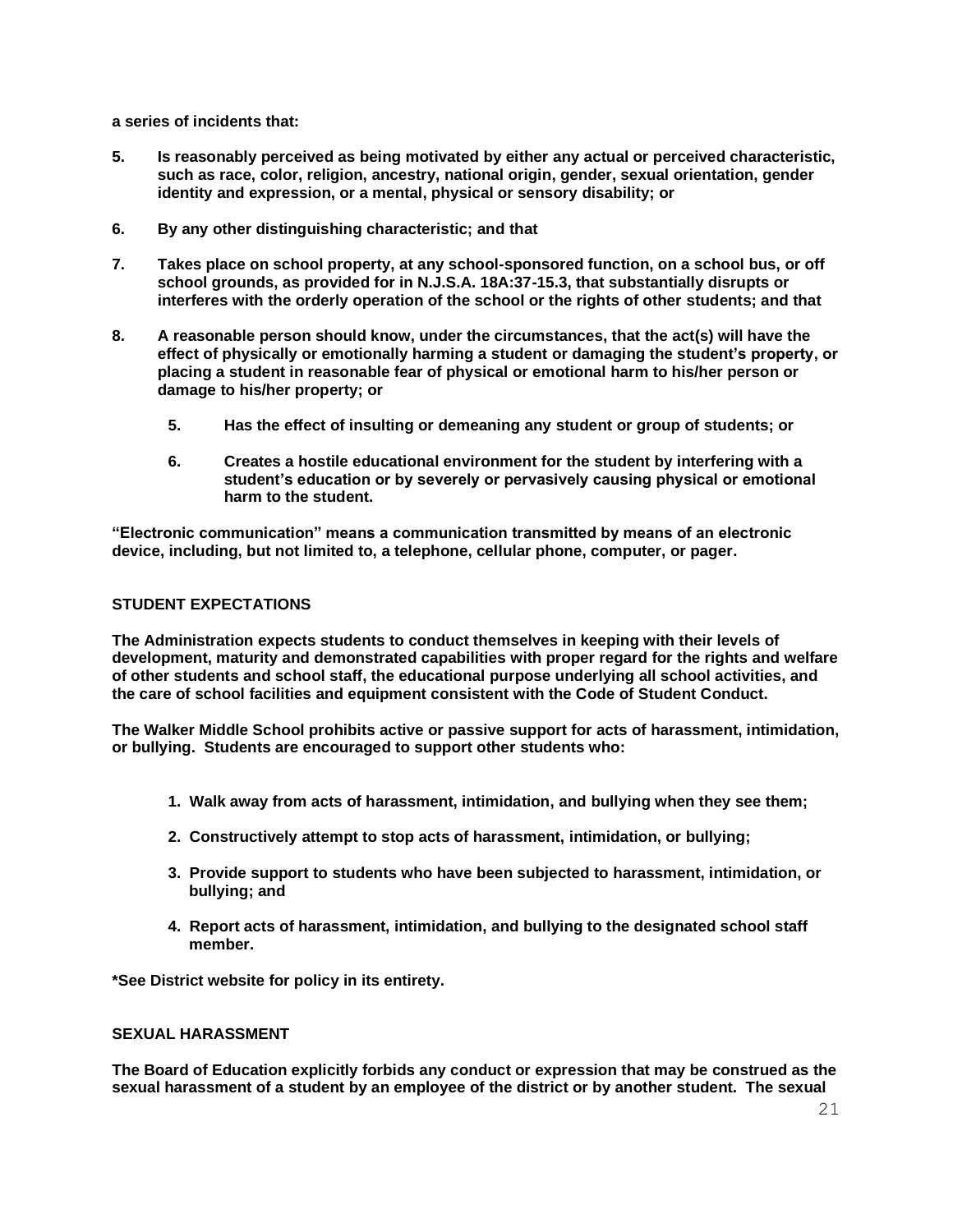**harassment of a student includes all unwelcome sexual advances or suggestions, requests for sexual favors, and verbal or physical contacts of a sexual nature whenever such conduct has the purpose or effect of intimidation or tends to create an intimidating, hostile, or offensive educational environment.**

**The Superintendent shall direct the instruction of all students of their right to be free of sexual harassment and innuendo and shall encourage students to report any incident of sexual harassment to any teaching staff member.**

**Any employee who receives such a report or who has independent cause to suspect that a student has been subjected to sexual harassment shall promptly notify the building principal, who shall immediately instigate an investigation of the matter and report his or her findings to the Superintendent. An act of sexual harassment that appears to constitute child abuse shall be immediately reported to the Division of Child Protection and Permanency (DCPP) for investigation by that agency.**

**An employee who engages in the sexual harassment of a student will be subject to stringent discipline and may be terminated.** 

**A student who engages in the sexual harassment of another student will be subject to discipline.**

## **STUDENT RIGHT TO PRIVACY**

**The Board of Education recognizes that a student's right to privacy may not be violated by unreasonable search and seizure and directs that no student be searched without reasonable suspicion or in an unreasonable manner.**

**Teaching staff members are charged with the responsibility of maintaining order and discipline in the schools and of safeguarding the safety and well-being of the students in their care. In the discharge of that responsibility, a teaching staff member may search or request the search of the person or property of a student as authorized by this policy, with or without the student's consent, whenever he or she has a reasonable suspicion that the search is required to discover evidence of a violation of law or of school rules.**

**The extent of the search will be governed by the seriousness of the alleged infraction, the student's age, and the student's disciplinary history. Except in urgent circumstances, an intrusive search of a student's person or intimate personal belongings shall be conducted by a person of the student's gender.**

**A strip search shall not be conducted under this policy. Whenever possible, a search of a student or student's private possessions will be conducted by the principal in the presence of the student, his or her parent or a representative of the parent, and a teaching staff member other than the principal.**

**The Board acknowledges the need for the in-school storage of students' possessions and shall provide storage places, including desks and lockers, for that purpose. Where locks are provided for such storage places, students may lock them against incursion by other students. In no storage place provided by the Board shall students have such an expectation of privacy as to prevent examination by a school official. Students shall be notified in writing by the beginning of each school year that inspections of their lockers, desks and other related storage areas may be conducted. The school principal or his designee is directed to conduct, without further notice, the regular inspection of such facilities provided to students for the storage of property.**

**Except as required by urgent circumstances, a request for the search of a student's private**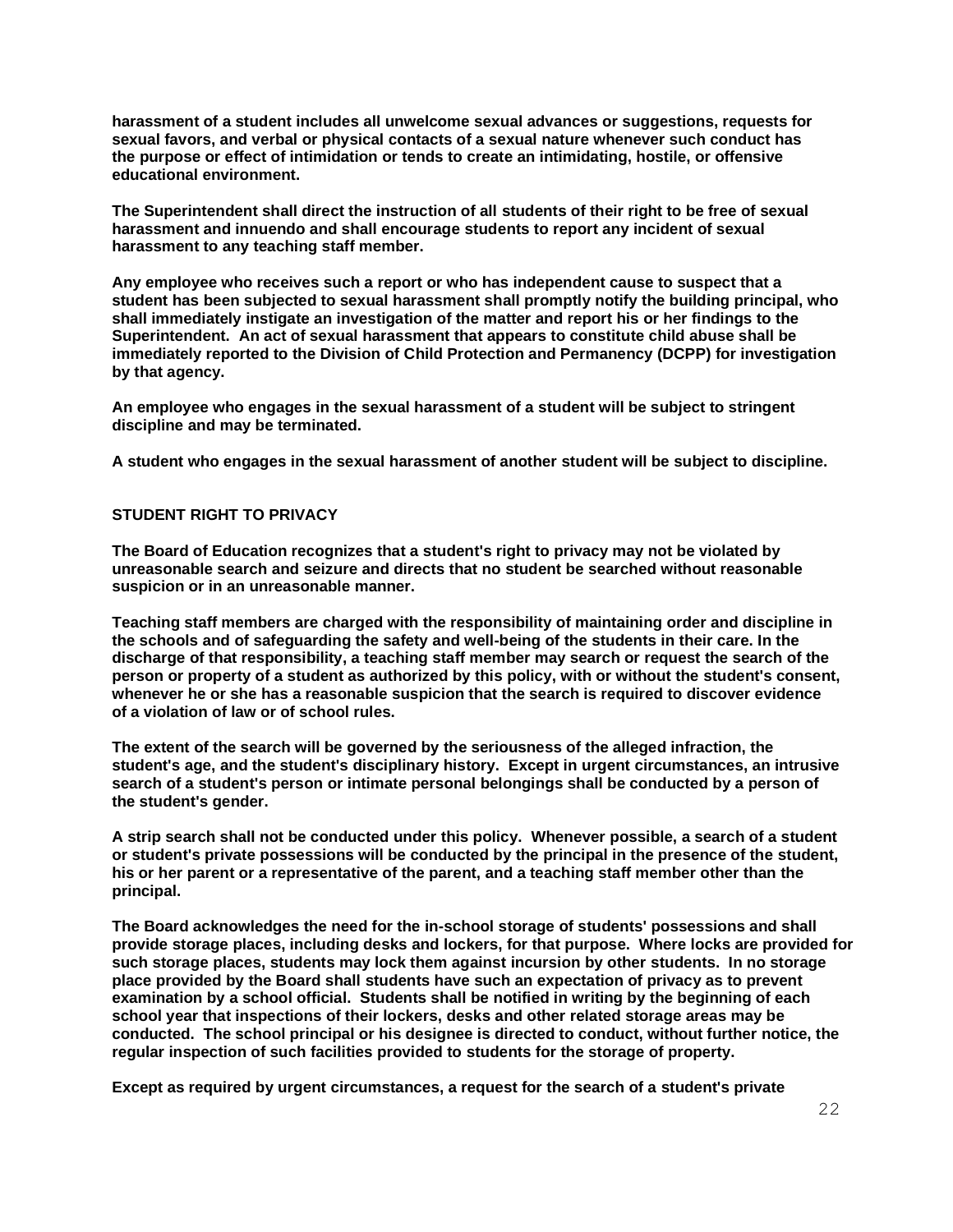**possessions will be directed to the building principal. The principal shall be responsible for prompt recording in writing of each student search, including the reasons for the search; information received that established the need for the search; the persons present when the search was conducted; any substances or objects found; and the disposition made of all confiscated substances or items. The principal shall be responsible for the custody, control, and disposition of any illegal or dangerous substance or object taken from a student.** 

## **ACCEPTABLE USE OF COMPUTER NETWORK/COMPUTERS AND RESOURCES**

**The Internet is a global computer network that offers a wealth of resources. Students are only allowed to access the Internet from a school computer to locate material to meet their educational needs, to ask questions and consult with experts, and to connect to many of the world's best museums, libraries, and global news services. As information on the Internet appears, disappears and changes, it is not possible to predict or control what students may locate or use. It is possible that they may encounter information that is controversial and inappropriate.**

**The school staff does not permit nor condone the use of inappropriate material in school, regardless of format. Parents and guardians are, therefore, encouraged to discuss the use of the Internet as an information source with their child.**

**To ensure that students will benefit from the school's Internet resources, all users are expected to adhere to the guidelines.**

**The district's computers and network exist to support its curricular objectives. All uses consistent with these objectives are permitted. Any breach of this policy will result in progressive disciplinary action.**

## **SUBSTANCE ABUSE**

**The Board of Education of the Nutley Public School District recognizes that drug/alcohol abuse presents a growing problem in society and is aware of the vital role performed by the schools in the efforts of the community to control this problem. The Board believes that an educational and therapeutic approach to the problem is more effective than one that is solely punitive in nature. The Board's concern is to protect students who do not use or abuse drugs/alcohol and provide help for those who do. The Board of Education pledges not only to meet, but also to exceed, state and federal mandates for an alcohol and drug-free district by providing the best programs possible for enforcement, intervention, and prevention of drug and alcohol abuse.**

**The following regulations are established in implementation of Policy 5530 – Substance Abuse. Procedure for Referral of Students Suspected to be Under the Influence of a Substance Other than Anabolic Steroids**

**1. Whenever it shall appear to any staff member that a student is presently under the influence of alcohol, drugs or any controlled dangerous substance, the staff member shall report the matter immediately to the school physician or nurse/non-certified nurse or the athletic trainer if present at an athletic contest, the Student Assistance Coordinator, and the Principal (or their designee) and arrange for the immediate and tactful transfer of the student to the nurse's office. It is not the role of any staff member to make the determination of whether a student is under the influence.**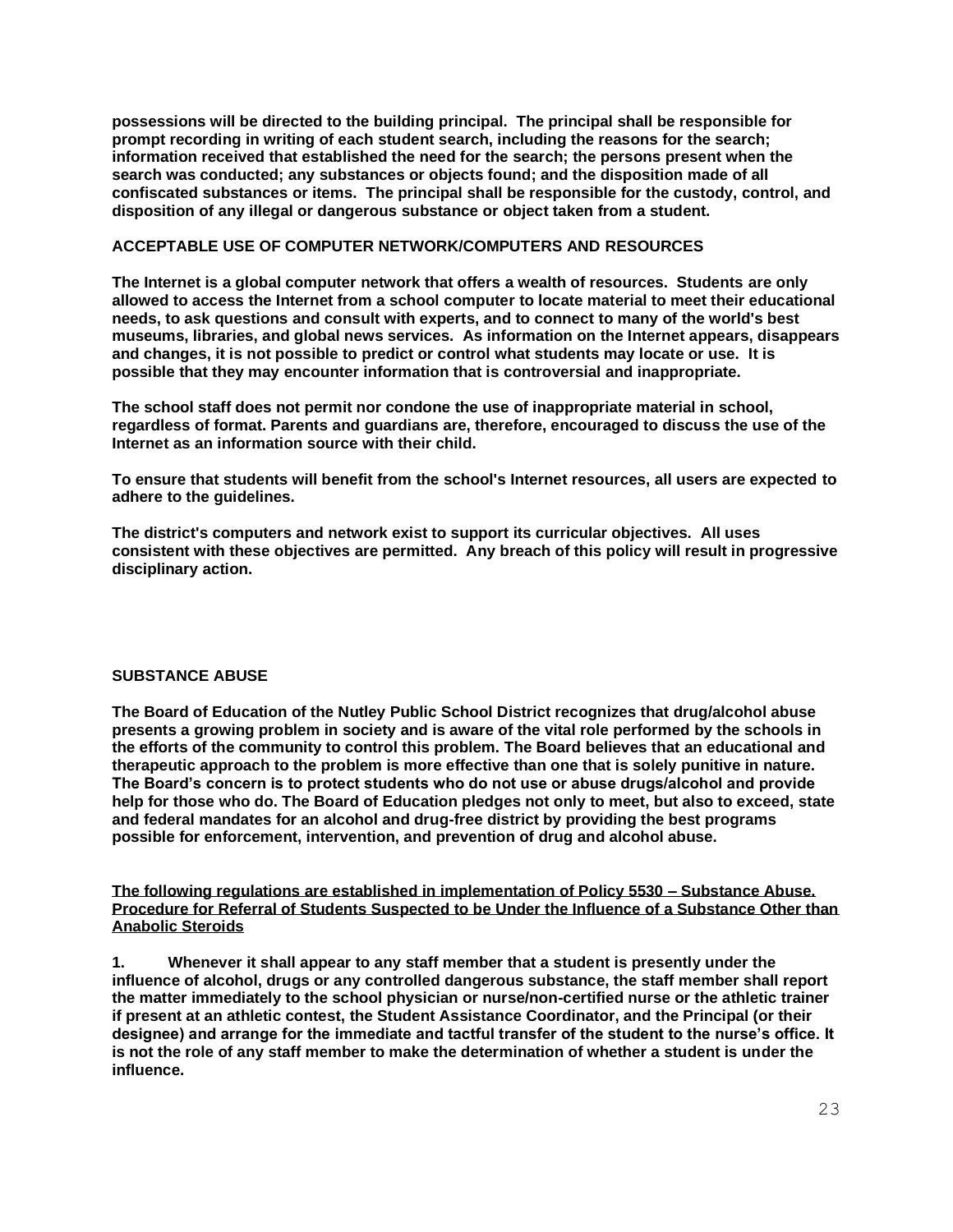**2. If a staff member observes the student to be in possession of a controlled dangerous substance, including anabolic steroids, or drug paraphernalia, they should secure the substance or drug paraphernalia and bring it immediately to the Principal or administrator in charge of the school building.** 

**3. A Student Safety Data System (SSDS) Incident Report must be filed in accordance with N.J.S.A. 18A:17-46 and N.J.A.C. 6A:16-5.3** 

**4. The nurse will assess the student's physical condition and determine whether a medical emergency exists. The student shall remain under the care of the school nurse until the student is discharged to their parent/guardian, transported for a medical examination or discharged to law enforcement officials. It is not the nurse's role to determine if the student is under the influence of a substance.** 

**Nothing herein shall be construed to limit or condition the right of the Principal or their designee to seek emergency medical assistance when required by the student's condition.** 

**5. The Principal or his/her designee shall immediately notify the parent/guardian and the chief school administrator and arrange for the student's immediate medical examination (within two hours of the initial referral) by a physician licensed to practice medicine or osteopathy to determine whether the student is under the influence of alcohol or any controlled substance. The parent/guardian shall be directed to take the student for an immediate medical examination by either the Board's physician at the District's expense, or a physician of their own choosing which shall then be at the family's expense. If the examination is performed at the family's own physician, the medical examination must conform in all respects to the Board's criteria. If the examination does not conform to the necessary criteria, a positive result will be inferred. The student must proceed directly to the physician's office and is not permitted to take any actions which would compromise the results of the examination including, but not limited to, eating, drinking or ingesting any substance.** 

**6. The medical examination shall be performed within two hours. If the student's own physician is unable to perform the examination within this timeframe, the examination shall be conducted by the school physician, or, if the school physician is not available, the student shall be taken to the emergency room of the nearest hospital or appropriately equipped medical facility for examination. The Board shall maintain a list of all appropriately equipped facilities.** 

**7. The parent/guardian should accompany the student to the medical examination, however, if the parent/guardian cannot be reached or is unavailable to have the student tested within two hours, the student shall be accompanied by a member(s) of the school staff, designated by the Principal (or designee), to the office of the school-appointed physician, hospital and/or medical facility and shall ensure appropriate supervision of the student until the student is released to their parent(s) or other appropriate individual(s), including law enforcement personnel. Transportation to the examination will be provided by the Board of Education. If, in the opinion of the nurse, it is inadvisable for staff to accompany the student, emergency services will be called to transport the student to the nearest emergency room or approved medical facility.** 

**If the medical examination, including the monitored drug screen, is not performed within the two hour timeframe, a positive drug result will be presumed.** 

**8. The school will provide a Physician's Assessment Form that must be completed by the examining physician which includes the minimum requirements for urine and/or blood analysis to determine whether or not the student was under the influence of alcohol or a controlled substance including securing a monitored drug screen. The district, in cooperation with the examining**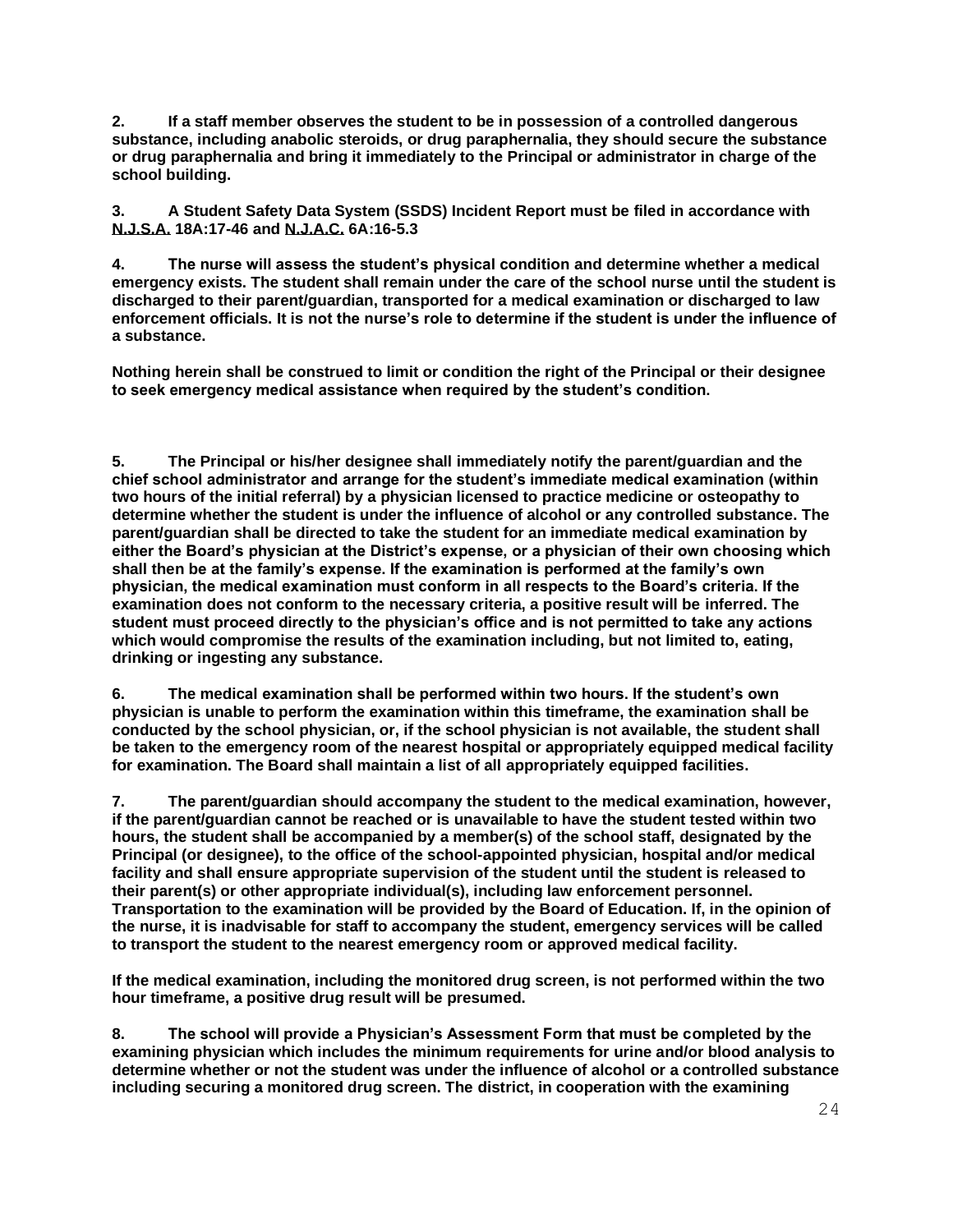**physician or Board's medical inspector shall establish the minimum requirements to be used for the medical examinations which requirements shall be periodically reviewed and updated as needed. A breakdown of the screening criteria will be provided to the parents/guardians of students who are sent for a medical examination.** 

**9. The school will provide a Physician's Report which must be completed by the examining physician and returned to the school by the parent/guardian within twenty-four (24) hours of the student being sent out for the immediate medical examination. The Physician's Report shall verify that the examination was performed within the two hour time limit, include the signature, printed name, address and telephone number of the examining physician and state the expected date that the Physician's Assessment Form, setting forth the results of the examination, will be provided. The Physician's Report must also certify that the student is physically and mentally able to return to school.** 

**10. If the student admits to having used drugs/alcohol to any staff member, teacher or administrator, the above procedures will be followed with the modification that such admission will be considered when determining the student's suspension which shall begin immediately. The Board will not require a positive result from the screen.** 

**11. If a student is suspected of using alcohol or drugs on the way to or during a schoolsponsored function or field trip, the administrator, chaperone or a school designee shall secure appropriate medical attention for the student. The student will be taken to the nearest hospital for an immediate medical examination in accordance with these procedures. The Principal, Superintendent and parent will be notified and these procedures shall be implemented upon the student's return to school.** 

**12. If an administrator is not immediately available on the scene, the school designee shall call the local police for medical assistance.** 

**13. If an incident occurs off campus and an administrator or chaperone is not in possession of the drug and alcohol policy documentation, the student and parent are still responsible for providing the results of the medical examination and the monitored drug screen in accordance with these procedures.** 

**14. Admission to Board-sponsored functions shall be denied to persons suspected to be under the influence of alcohol or drugs and such information shall be reported to the school administration as soon as practical.**

### **Refusal to Comply with Policy/Procedures**

**Any student who does not comply with the procedures for an immediate medical examination shall be presumed to have a positive drug result and the procedures set forth herein will be followed including having the student undergo an alcohol/drug assessment within five (5) days of being sent for the evaluation.**

**Refusal or failure by a parent/guardian to comply with the provisions of this policy/regulation shall be treated as a policy violation of the Compulsory Education Act pursuant to N.J.S.A. 18A:38-25 and 18A:38-31 as well as the child neglect laws and may result in the filing a report of alleged child neglect with the Division of Child Protection and Permanency in accordance with N.J.A.C. 6A:16-11. A student's refusal to comply with the terms of this policy or the procedures hereunder shall be treated as a policy violation and handled in accordance with N.J.S.A. 18A:40A-12 and N.J.A.C. 6A:16-4.1(c) (2).** 

**Participation in all extracurricular and/or co-curricular activities including athletics, prom, graduation and all other school activities will be denied until the student complies with this policy**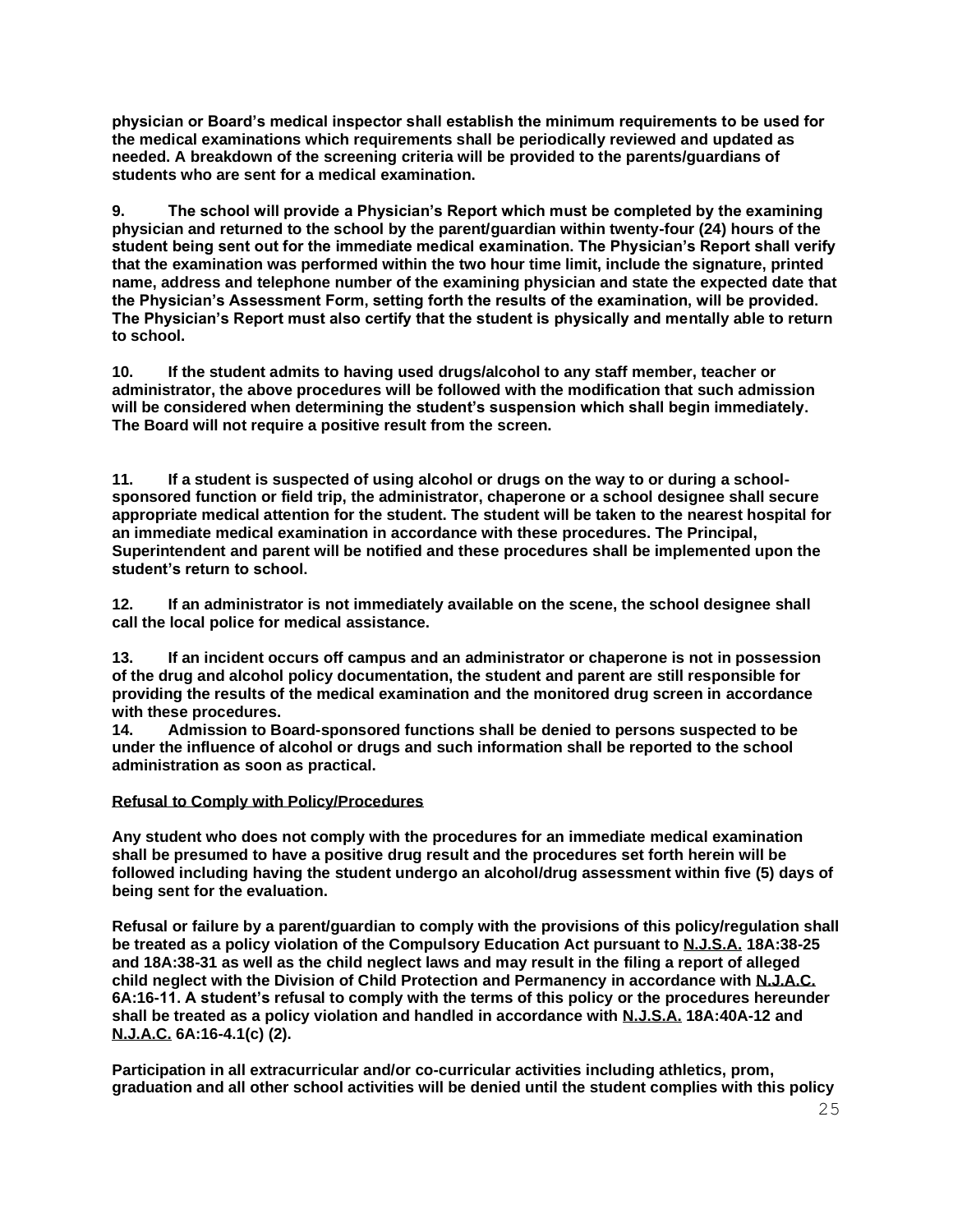**and these procedures.** 

**Any student who does not comply with these procedures shall be immediately suspended for a period not to exceed 10 days. In such a case, the student shall not return to school until they provide proof of a negative drug screen and a copy of the report from the student's alcohol/drug assessment.** 

### **Student's Immediate Return to School**

**The student may temporarily return to school after being sent for the immediate medical examination upon presentation of:**

- **a. The Physician's Report (pending the results of any lab work within 24 hours) including the date and time from the examining physician which certifies that the student's alcohol or drug use does not interfere with the student's mentally or physical ability to perform in school; or**
- **b. Evidence that an immediate medical examination complying with the Board's requirements for same has been completed within the appropriate time frame.**

**Upon the school's receipt of the foregoing, the student will be re-admitted the next school day until receipt of the Physician's Assessment Form.**

**A student who receives a negative result from the medical examination shall be returned to school immediately.** 

### **Positive Results**

**A student who receives a positive drug screen as a result of the medical examination:**

- **a. Shall meet with the Principal, or their designee, their parent/guardian if requested, and the SAC;**
- **b. Shall be immediately suspended in accordance with the terms of this policy; and**
- **c. Will be required to undergo an alcohol/drug assessment at an approved facility/professional, within five (5) days of being sent for the medical examination to determine the extent of the student's alcohol/drug use and/or abuse. The individual/agency performing the alcohol/drug assessment shall issue a report of their findings which shall include recommendations and/or options for Treatment, if applicable.**

**Thereafter, the student will be permitted to return to school upon the Board's receipt of the following:**

**a. Evidence of a negative urine screen. The student must present evidence of a negative urine screen which shall meet or exceed the Board's criteria for the initial medical examination and includes assurances of the procedures utilized to obtain a clean urine/blood sample. Any results provided must include the same metabolic panel screen for substances with additional screens for Expanded Opiates, Steroids, and Ecstasy. This screen must also test for adulterants. Subsequent urine/blood screens shall be at the parent/guardian expense.**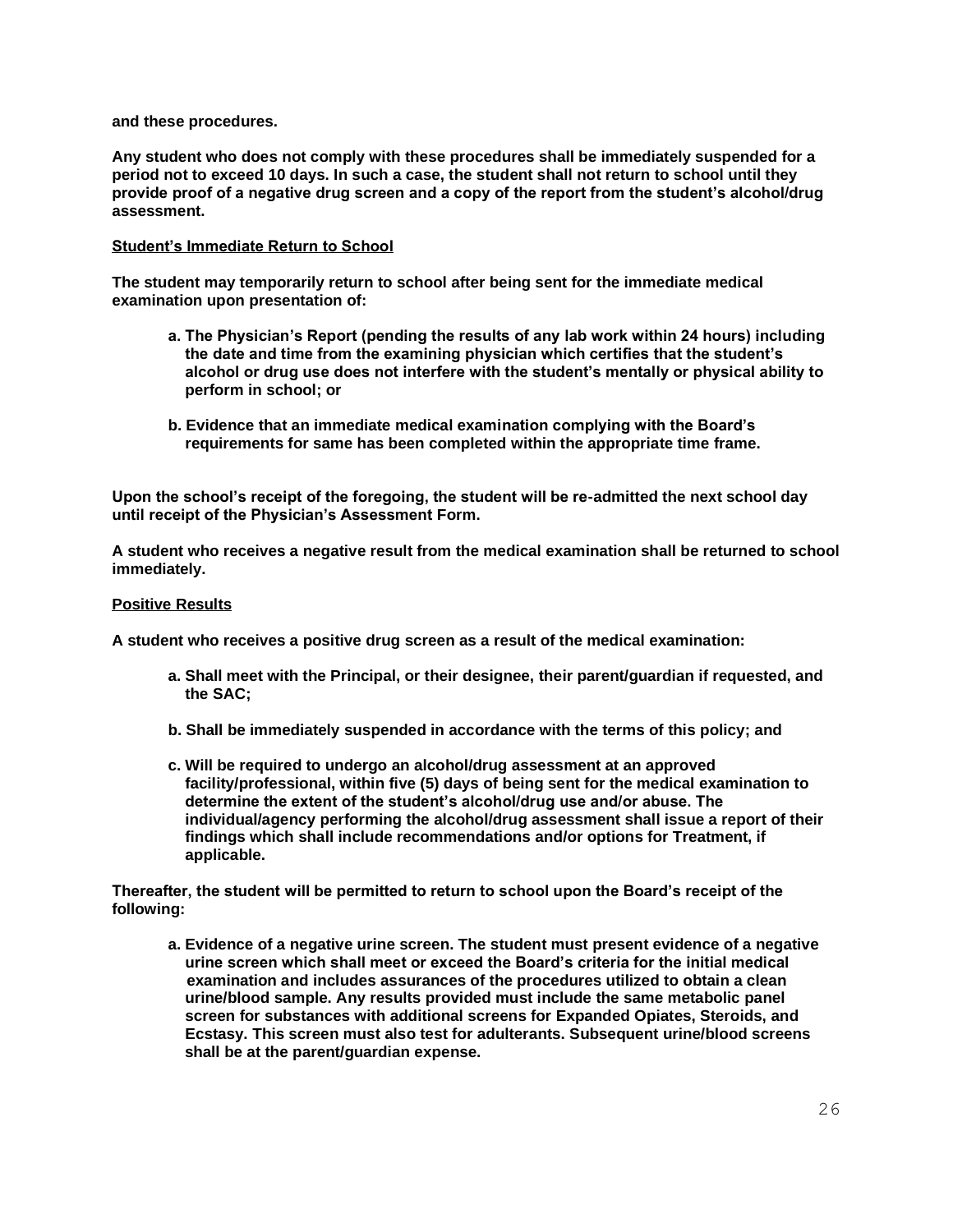- **b. A copy of the alcohol/drug assessment report. If the student is referred for Treatment, the selection of a treatment or evaluation facility shall be done by the parent/guardian and any expenses associated therewith shall be borne by the parent/guardian.** 
	- **1. The parent/guardian will be given a list of approved facilities from which to select their referral. Treatment must be approved by an agency or professional appropriately trained and certified by the NJ State Board of Examiners to provide substance abuse/chemical dependency services.**
	- **2. The Student Assistance Coordinator may act on parent/guardian's behalf by contacting their program of choice.**
- **c. A signed release to permit the exchange of confidential information between school personnel and the appropriately licensed agency or professional who will be providing Treatment to the student.**

### **Intervention & Treatment**

- **1. If a student will be absent from school due to Treatment for alcohol/drug dependency, the Student Assistance Coordinator shall:** 
	- **a. Notify the building Principal, Vice Principal, Director of Guidance, Guidance Counselor, Nurse and Child Study Team member when appropriate.**
	- **b. Contact the Treatment facility to verify the student is in treatment for alcohol/drug dependency.**
	- **c. Arrange for the student to receive home instruction upon receipt of written verification from the Treatment facility that the student is presently under their care and advising as to the duration of the expected absence. The student's attendance shall be recorded in the same manner as any other student receiving home instruction for medical purposes**
- **2. Participation in the in-school educational program simultaneously with Treatment will be at the discretion of the Principal with input from the Student Assistance Coordinator and the Treatment agency. The District may predicate a student's return to the in-school educational program upon the student's participation in their recommended Treatment program provided that continued participation in the Treatment program is documented.**
- **3. Upon the student's successful completion of Treatment for alcohol/drug dependency:**
	- **a. Parents will provide a letter from the Treatment program stating that the student is physically and mentally able to return to school and outlining any aftercare plans/recommendations.**
	- **b. The student will meet with the Student Assistance Coordinator to establish a program for the school setting. This plan may include:** 
		- **(1) Meetings with the Student Assistance Coordinator for counseling.**
		- **(2) Education on alcohol/drug dependency.**
		- **(3) Family meetings to ensure compliance with the Treatment facility's discharge plan.**
		- **(4) Compliance with any recommended aftercare programs.**
		- **(5) Referral to self-help support groups.**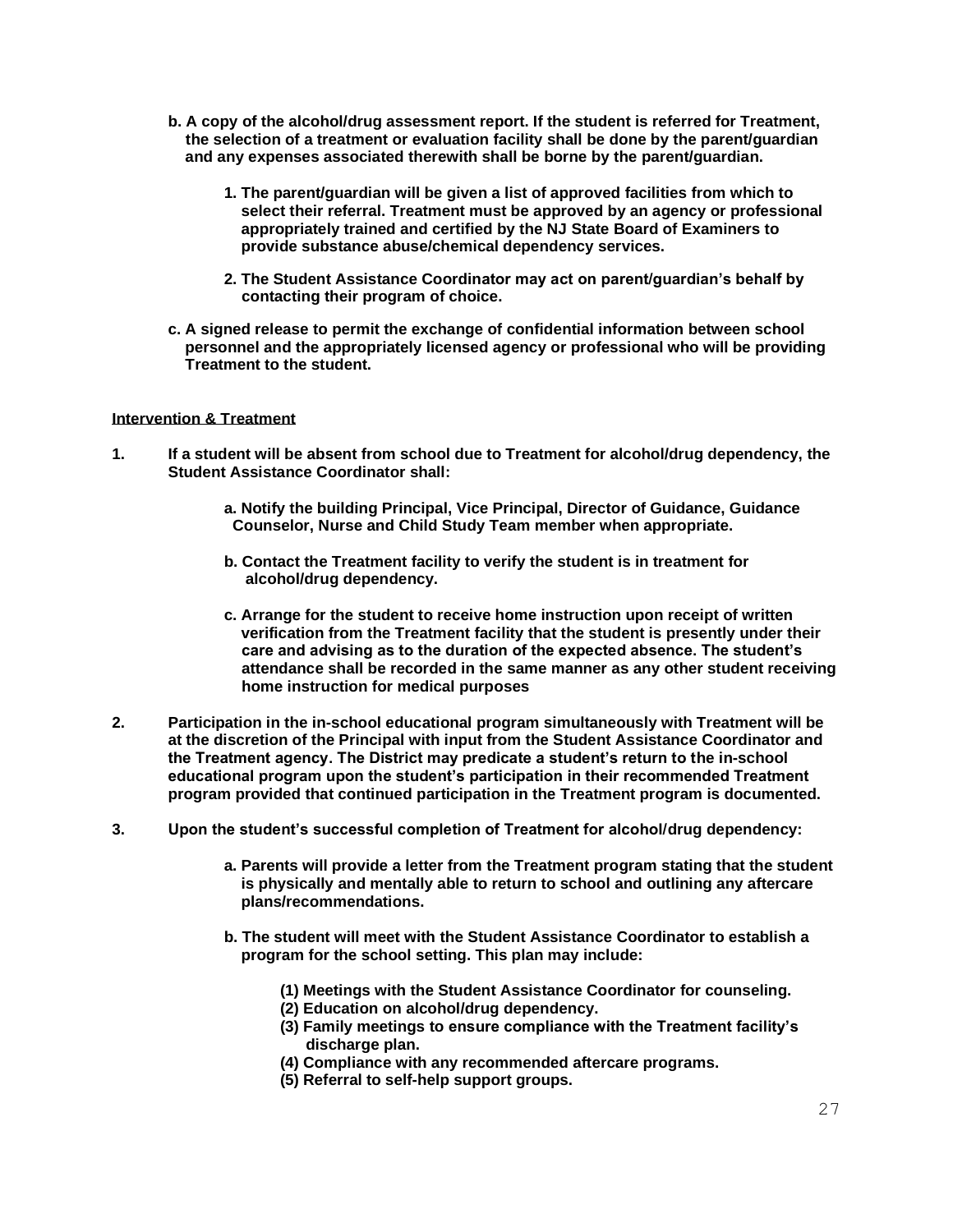- **(6) Referral to child study team for evaluation for eligibility for special education programs.**
- **(7) Meetings with the student's teachers.**
- **4. Students who refuse to enroll/participate in or complete a recommended Treatment program shall be considered to be in violation of this policy. Parents/guardians who refuse to assure their child's attendance at such programs will be deemed in violation of N.J.S.A. 18A:40A-1 and may be reported to the Division of Child Protection & Permanency.**

## **Reporting and Examination of Students Under the Influence of Performance Enhancing Substances ("PES")**

- **1. In the event that any teacher staff member, certified or non-certificated nurse or other educational personnel has reason to believe that a student has used or may be using PES, that person must report the matter as soon as possible to the Principal (or the Principal's designee), and either the certified or non-certified nurse or school physician and the Student Assistance Coordinator.**
- **2. The Principal or his/her designee shall immediately notify the parent/guardian and the chief school administrator and arrange for the student's immediate medical examination by a physician licensed to practice medicine or osteopathy to determine whether the student has been using PES.**
- **3. The Superintendent or their designee may, but need not, disclose to law enforcement authorities the identity of a student suspected or found to have used or who may be using anabolic steroids. The Superintendent or their designee shall disclose to law enforcement authorities the identity of any student reasonably believed to be in possession of PES or related paraphernalia or a student reasonably believed to be involved or implicated in distribution activities involving such substances.**
- **4. The Physician's Report and Physician's Assessment Form (as provided by the District) shall be furnished by the examining physician to the student's parent/guardian, the Principal and/or the Superintendent.**
- **5. If it is determined that the student has used PES, the student shall be sent for an appropriate drug assessment to determine the extent of the student's involvement with and use of PES and possible need for referral for treatment. The District shall provide the identities of such facilities or professionals who are appropriately credentialed to perform such assessments. Other facilities/professionals may be considered provided they meet the District's criteria for licensure and hold the necessary credentials. The report of the assessment shall provide recommendations for Treatment, if appropriate.**
- **6. In the event that Treatment is recommended, the Student shall be referred to appropriate community agencies as defined in N.J.A.C. 6A:16-4.1(b) and shall undergo such Treatment as is recommended through the drug assessment.**
- **7. Students who are referred under this policy shall be subject to the discipline and remaining procedures set forth herein.**

### **Discipline**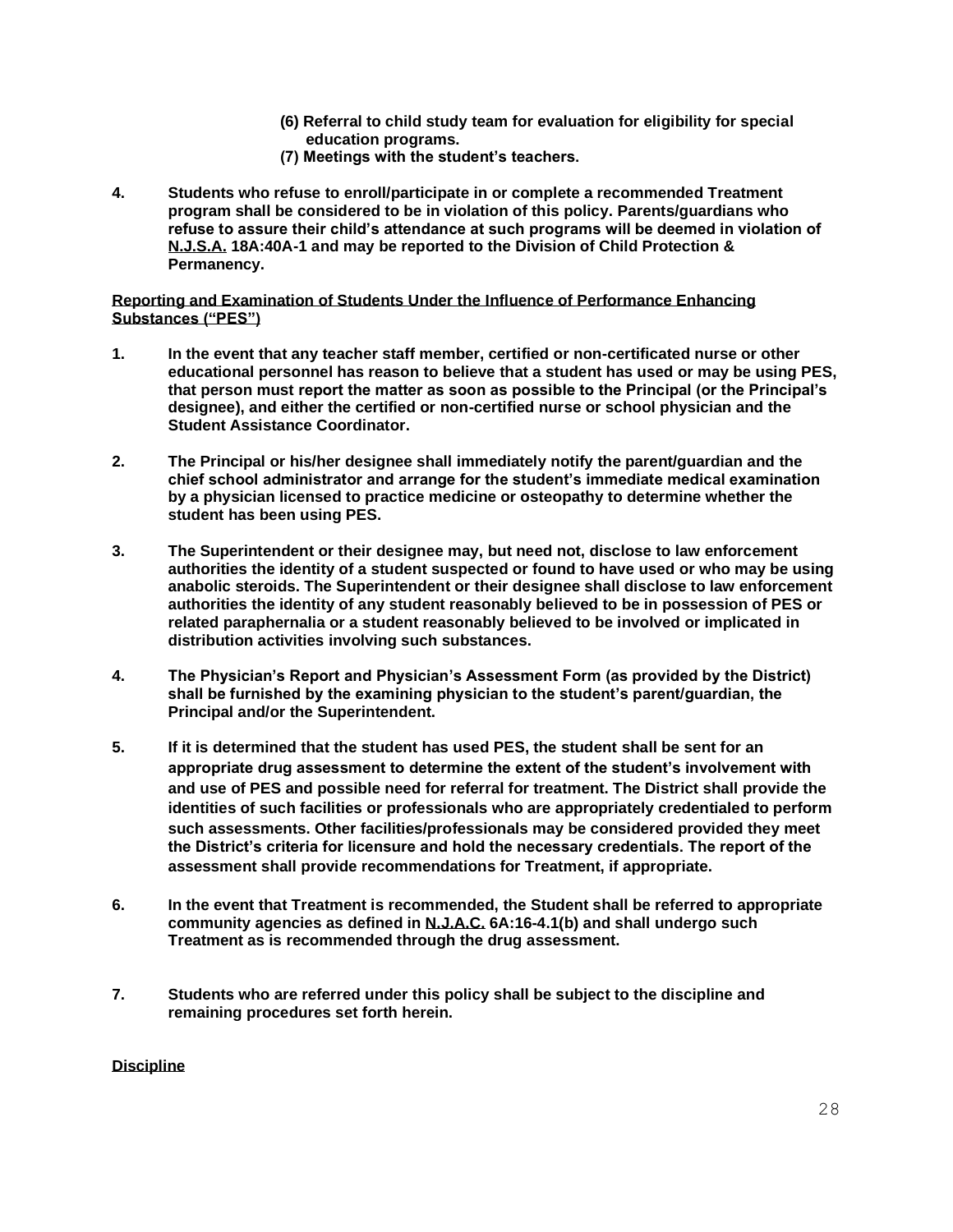**Any violation of Board rules prohibiting the use, possession and/or distribution of a substance is a serious offense, and the student who violates a substance abuse rule will be disciplined accordingly. Repeated violations are more severe and warrant additional and further disciplinary measures. Students who violate the substance abuse rules will be disciplined as follows:** 

**a. Being under the influence of alcohol or other drugs, possession, use or inducing others to use alcohol or drugs.** 

**1. First Offense: Out of school suspension for up to five (5) days and suspension from all extra-curricular activities/athletics for five full days after the student's return to school. Reinstatement to extra-curricular/athletic activities will be in accordance with school district policies.** 

**2. Second Offense: For a second offense in the same academic year, an out of school ten day suspension will be imposed including suspension from all extra-curricular/athletic activities as set forth above.** 

**3. Additional Offenses: All subsequent offenses will be handled in a progressive manner. Discipline will include any or all of the above-mentioned procedures including suspension, possible alternative school placement, and/or expulsion.** 

**A student's offenses are cumulative from year to year while in attendance in the Nutley School District.**

- **b. Distribution. A student who is found to have been in possession of a controlled drug with intent to distribute shall be suspended until the next Board meeting when a recommendation for expulsion shall be made.**
- **c. Discipline for a student's or parent's refusal to comply with this policy and these procedures is as set forth herein.**

#### **Students Voluntarily Seeking Help for Drug/Alcohol Related Problems**

**Students are encouraged to seek help for problems with or related to substance use. Student Assistance Coordinators are provided for direct assistance or confidential referral for students seeking help with substance use/abuse or other problems related to their substance use, or use by someone in a close relationship with them.**

**Assistance shall be available for students who experience difficulties with substance use, abuse, or related problems. If a student comes forward and seeks assistance, he/she shall be referred to the Student Assistance Coordinator who shall be available for counseling and referral for further evaluation and treatment. The student's right to confidentiality shall be protected in accordance with 42 C.F.R. Part 2 and N.J.A.C. 6A:16-6.5 except as specifically set forth therein. The Student Assistance Coordinator shall be responsible for informing the student of their rights to confidentiality and limits thereon. Students who seek assistance shall maintain full educational benefits.**

**All Student Assistance Program documents will be confidential and kept separate and apart from general student files.**

**Nothing contained herein shall preclude consultation by the Student Assistance Coordinator with those individuals having educational responsibility for the student in conformance with 42 C.F.R. Part 2 or N.J.A.C. 6A:16-6.5.**

**A student who voluntarily seeks assistance from a Student Assistance Counselor is not exempt**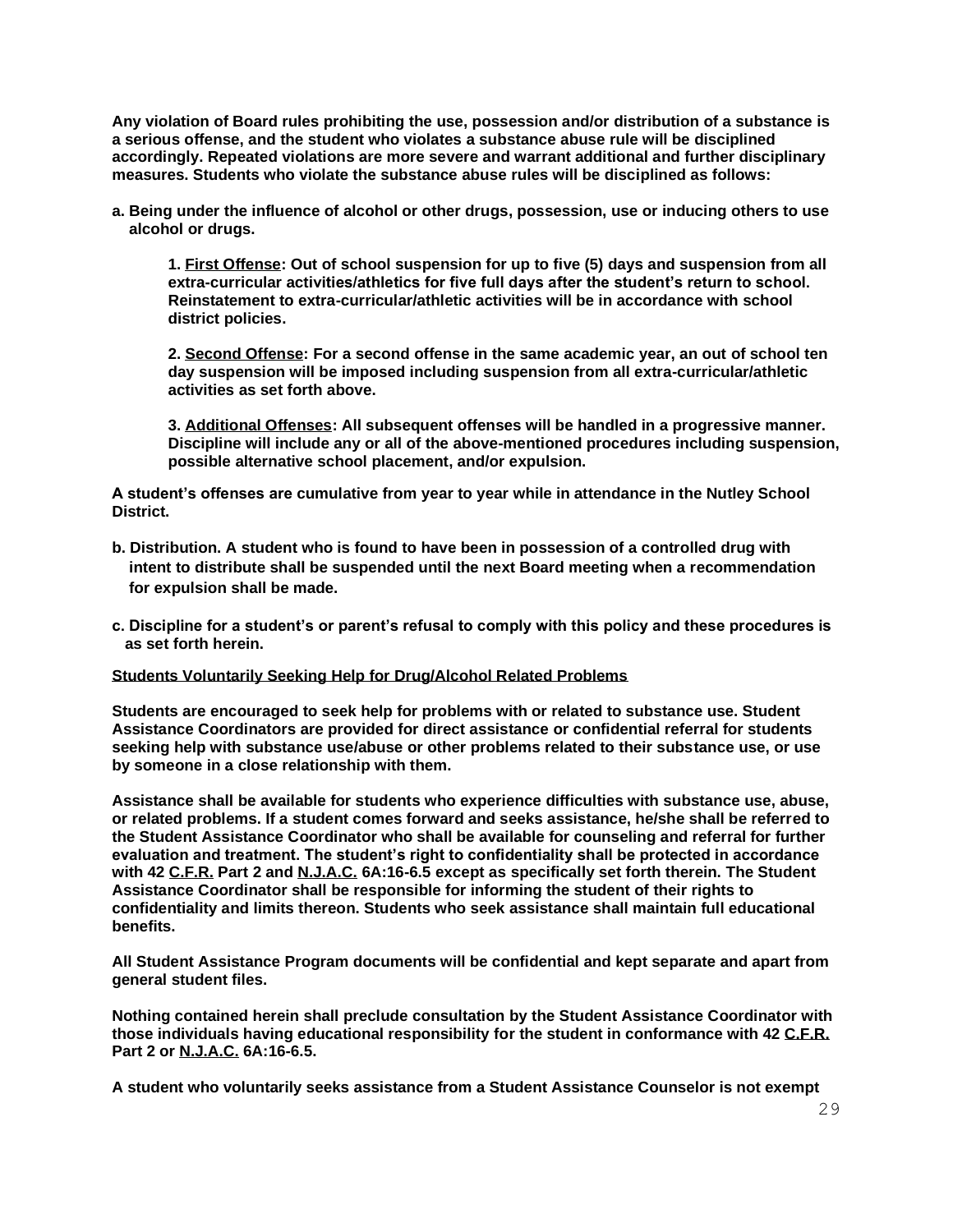**from this policy. Any staff who suspects a student may be under the influence or who is found to be in possession of such substances, while on school property or at a school-sponsored event, shall be reported in accordance with these procedures.**

### **Children of Alcoholics and from Chemically Dependent Families**

**Children who are identified as having parents, guardians, or family members with active alcoholism, substance abuse, or chemical dependency shall receive support services in the form of individual or group counseling, referral to community services, and referral to programs available within the school or community. The following guidelines are provided for handling these matters:**

- **1. Students at all levels shall be apprised of the confidentiality regulations prior to disclosing information to any Student Assistance Coordinator.**
- **2. Students who self-disclose family alcohol/drug dependency will be provided support services; however, staff members shall be alerted to the potential for a referral to the Division of Child Protection and Permanency.**
- **3. The Confidentiality Regulations are automatically waived in cases where any form of child abuse exists.**
- **4. Parents/guardians with alcohol/drug dependency issues who request assistance for such problems will be provided with appropriate alcohol/drug dependency information and resources for assistance.**
- **5. Parents/guardians who have been informed of detrimental effects resulting from a family member's alcohol/drug use and fail to take appropriate action shall be referred to the Division of Child Protection and Permanency.**

#### **Confidential Consultation with Parents Without a Student's Knowledge**

- **1. Parents/guardians may contact the Student Assistance Coordinator and receive confidential voluntary consultation for concerns about a student's possible substance abuse without informing the student of such contact. The information obtained by the Student Assistance Coordinator during this meeting shall remain confidential and shall not be used for disciplinary action against the student.**
- **2. Parents and/or guardians may request assistance in referrals, assessments and laboratory testing from the Student Assistance Coordinator.**

#### **Suspected Use of Substances Off Campus**

**The Nutley School District seeks to identify and assist students whose drug or alcohol use negatively impacts the student's school performance or behavior regardless of when it occurs.** 

**If a staff member comes into possession of information relative to non-school related functions involving substance use by students, the staff member shall:** 

- **a. Determine the reliability of the information and shall notify the building administrator and Student Assistance Coordinator of any incidents which the staff member reasonably believes to have occurred.**
- **b. The building administrator shall determine whether a referral to law enforcement is**